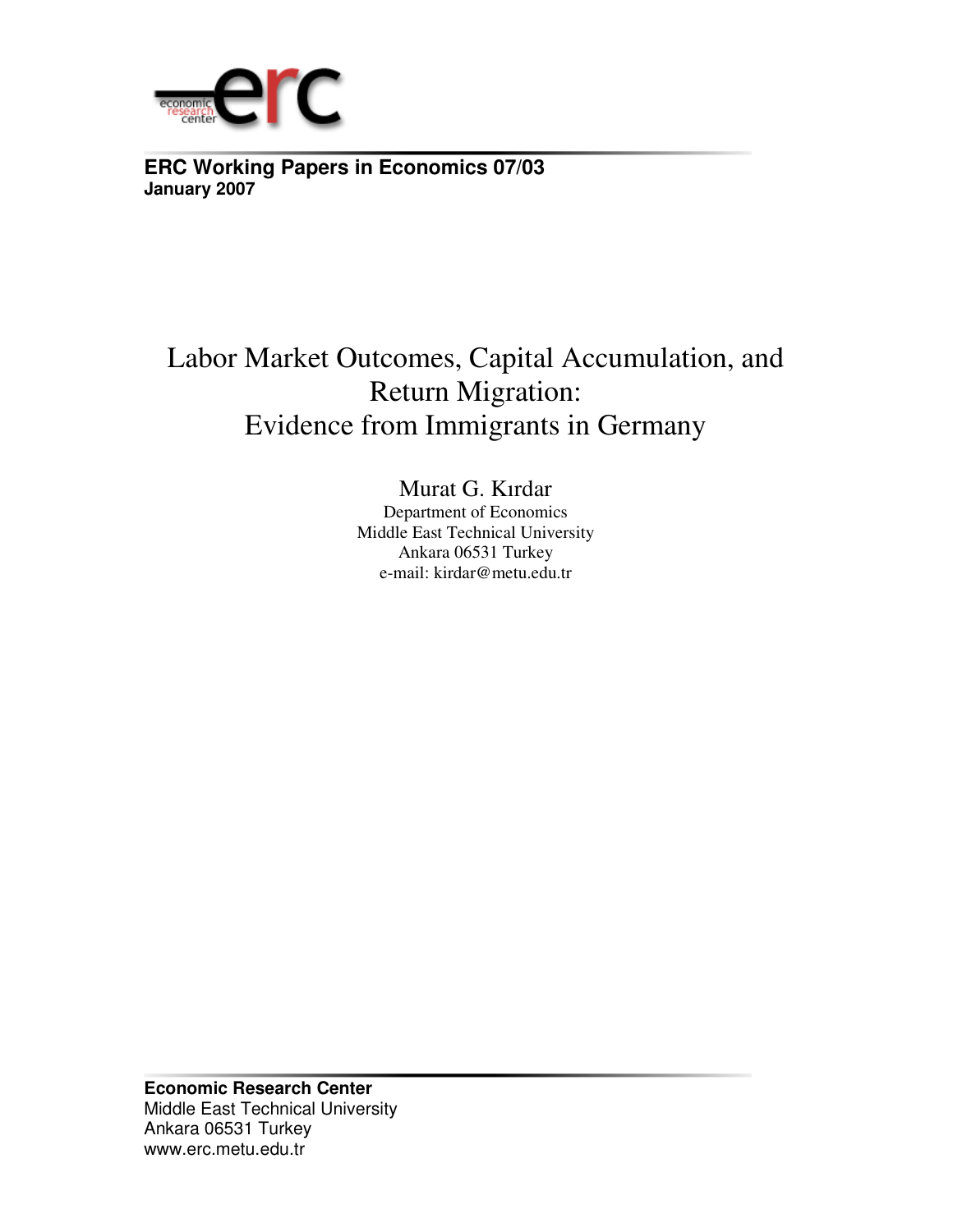# Labor Market Outcomes, Capital Accumulation, and Return Migration: Evidence from Immigrants in Germany

# Murat G. Kırdar<sup>a∗†</sup>

 ${}^{a}$ Department of Economics, Middle East Technical University, Ankara, 06531, Turkey

#### Abstract

In this paper I test the capital accumulation conjecture that is used to rationalize return migration decisions in the context of immigrants in Germany and examine how labor market outcomes influence return migration decisions, with particular attention to selection in these outcomes in return migration. I characterize the level and timing of return migration as well as the selection in it and derive a number of implications of these on the impact of immigrants on the host as well as source countries. Using a rich longitudinal dataset that has an over-sampled group of immigrants (German Socioeconomic Panel), I conduct a Cox proportional hazard analysis with alternative waiting-time concepts. That the sample contains immigrants from four different source countries allows me to utilize the variation in the source country characteristics as well as the time variation in them to identify the parameters of interest. I find evidence for the savings accumulation conjecture, in which return is motivated by higher purchasing power of accumulated savings in the home country. On the other hand, human capital accumulation conjecture is rejected. In the framework of savings accumulation, I examine the impact of an increase in German earnings whose theoretical impact on the return migration decision is ambiguous. In terms of labor market outcomes, both retirement and unemployment emerge as important determinants of return migration choices. Unemployment spell length determines the direction of selection with respect to unemployment in return migration. The data also reveal that the level of return migration is high and varies considerably across the source countries. The hazard function of Turkish immigrants displays a hump-shaped profile that peaks between the ages of 45 and 54 whereas EU immigrants are more likely to return at earlier ages and after retirement.

JEL Classification Codes: C41, F22, J61

Keywords: International Migration; Capital Accumulation; Unemployment; Duration Analysis

# 1 Introduction

Immigration has become one of the most significant economic issues, particularly in North America and Europe. Borjas (2000), referring to a United Nations estimate, reports that 200 million people, around 2%

<sup>∗</sup>Tel: +90 312 2103046, fax: +90 312 210 7964, e-mail: kirdar@metu.edu.tr.

<sup>&</sup>lt;sup>†</sup>I would like to thank Insan Tunali as well as the seminar participants at Koç U., METU, Sabancı U. and TOBB ETÜ and the International Minnesota Economic Development Conference for their valuable comments and suggestions. All errors are my own.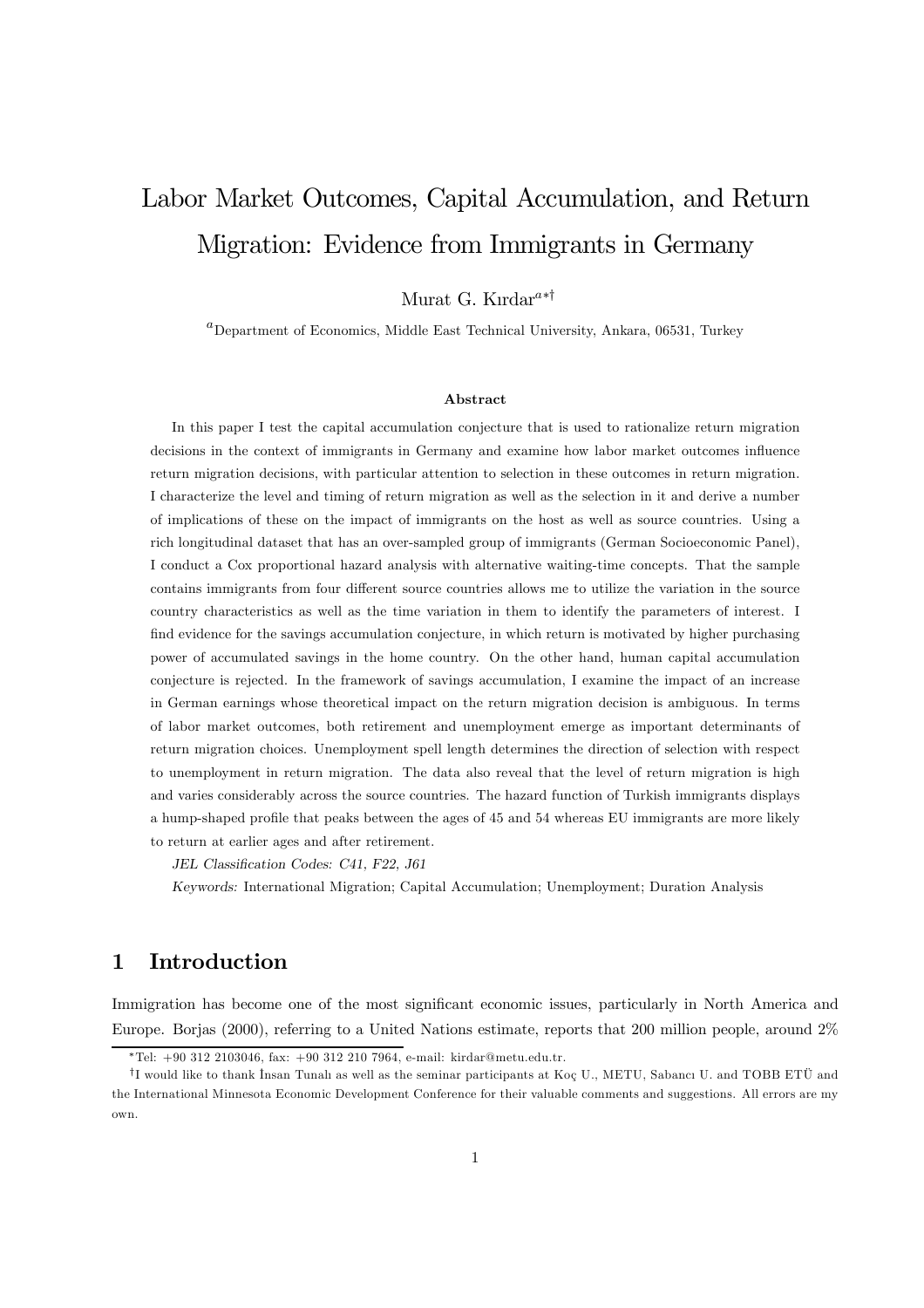of the world's population, now live in a country where they were not born.<sup>1</sup> As a result, the impact of immigration on the host as well as the source country economies has received increased attention in the literature.

From the host countries' perspective, an important impact of immigration is that it changes the relative abundance of factors of production. Most of the immigration to the developed countries has been in the form of unskilled immigration, and this has risen concerns about the impact of immigrants on the wages and employment prospects of natives with similar characteristics. Immigrants could potentially make an important contribution to the social security system of the host countries as well. It has been a policy debate in many immigration countries whether immigrants could be part of the solution to the social security crisis arising from aging native populations and low fertility rates of these countries. Storesletten (2000) in fact shows that the current U.S. fiscal policy could be sustained through immigration policies despite the changing demographics of the natives. The participation of immigrants to the host country welfare system is another policy issue that has drawn a lot of attention. Hansen and Lofstrom (2003) and Riphahn (1998) report that immigrants are more likely to be receiving welfare than natives in Sweden and Germany, respectively.

Immigration has important implications for the source country as well. Remittances from workers abroad constitute a significant source of foreign currency for many source countries. In addition, migrants who return home often bring significant amounts of savings with them. Kirdar (2005) estimates that the annual flow of accumulated savings of returning migrants from Germany to Turkey averaged around 1.25 percent of total Turkish domestic savings in the mid 1990's. Moreover, many of these return migrants invest their savings in small businesses. Based on a survey of Turkish return migrants from Germany, Dustmann and Kirchkamp (2002) report that 51 percent of the returners operated small businesses. Furthermore, return of immigrants who acquire significant amount of human capital in the host country could be a very valuable asset to the source country.

It is not only the inflow of immigrants but also their outflow that determine the stock of immigrants, their characteristics and, therefore, their impact on the host as well as source countries. For that reason, return migration is an important economic phenomenon for the very same reasons that immigration is.

The level of return migration has been high both in North America and in Europe. Jasso and Rosenzweig (1982) report that of the 1971 cohort of immigrants in the U.S., the fraction that returned by 1979 could be as high as fifty percent. For working-age male immigrants in Canada, Aydemir and Robinson (2006) report an out-migration rate of 35 percent by 20 years of residence. The German Ministry of Interior reports that between 1993 and 1997 around forty-five thousand Turks returned from Germany on average per year. This roughly amounts to a two percent annual hazard rate. This number declined somewhat in the early 2000's; however, the number of Turkish return migrants was still above thirty-five thousand in 2002.

Return migration — through its level, timing, and selection— has important implications on the above issues from both the host and source countries' perspectives. For instance, a high rate of return migration implies higher returned wealth from the source countries' perspective. The timing of return migration influences the impact of immigrants on the host country social security system. If many immigrants return before reaching older ages, it would mean that they would be less of a burden on the health insurance system of the host country. Moreover, returning before older ages would also imply receiving less unemployment

<sup>&</sup>lt;sup>1</sup>In Germany, foreign workers constitute almost 9 percent of the labor force.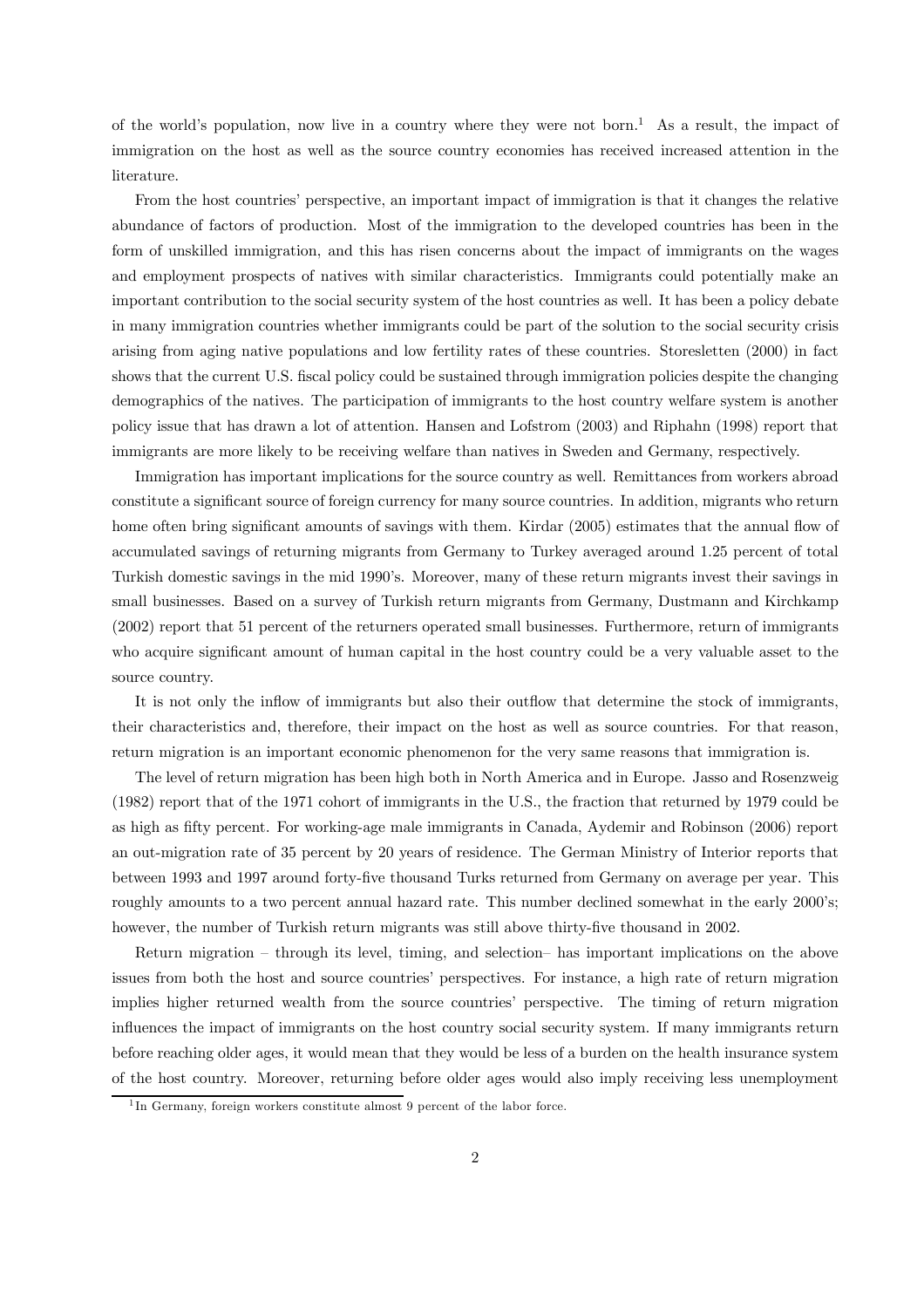benefits when there is a positive association between age and unemployment probability, which for instance is the case in Germany. Finally, selection in return migration is an important factor influencing all of the above policy issues. If the returners are selected out of less successful immigrants, we would observe a faster assimilation of immigrants to the host country economy. For instance, the burden they impose on the host country welfare system would be less heavy and their net contributions to the social security system would be higher. On the other hand, it would mean the return of physical or human capital to the home country would be limited. One goal of this paper is to characterize the level and timing of return migration as well as the selection in it, in particular with respect to labor market outcomes, and derive policy implications of these on the impact of immigrants on the host and source countries.

The literature has identified a number of causes of return migration. Borjas and Bratsberg (1996) argue that return migration may be part of an optimal life-cycle location decision. At the time they immigrate, migrants realize that after they acquire physical or human capital in the host country, it may be optimal for them to return because the return to that type of capital is higher in their home country. Return migration may also be the result of unexpected events, either in the host country or in the home country (Berninghaus and Siefer-Vogt, 1992; Tunalı, 2000). Even though it is optimal to immigrate ex ante, after realizations of shocks in the labor market or to preferences, it may be optimal to return.

Another goal of this paper is to empirically test the capital accumulation conjecture in the context of foreign workers in Germany. In this optimal location decisions over the life-cycle interpretation of migration decisions, there are two separate hypotheses. Initial immigration and the return decisions can be rationalized in a framework where the return to the human capital acquired in the host country has a higher return in the home country after return due to the relative scarcity of that factor there. Similarly, the fact that the return to the physical capital acquired in the host country has a higher return in the home country when the prices in the home country are lower could also rationalize migration decisions. At the time workers make their immigration decision, they expect that it will be optimal for them to return once they accumulate a sufficient level of capital in the host country. Yet, the studies that postulate this capital accumulation motive in rationalizing migration decisions use it as a guiding tool in the interpretation of their findings and empirical verification of this conjecture remains an open challenge. <sup>2</sup> This study provides a robust empirical verification of the physical capital accumulation hypothesis in explaining migration decisions.

Both micro and macro data are used in the estimation. The micro level data I use come from the German Socioeconomic Panel which contains rich information on demographic as well as labor market outcomes of immigrants in Germany from four different source countries. The sample is restricted to first-generation male immigrants. In addition, I employ macro data pertaining to immigrants' return decision. These macro data display variation both at the country level and over time.

The micro data reveal several interesting features as to the level and timing of return migration. The level of return migration is high and exhibits significant variation according to country of origin. Of all the 30 year-old Turkish immigrants, 65.8 percent return to their home country at some point in their lifetime. This percentage increases to 78.3 for Italian 30 year-olds, 89.9 for Spanish 30 year-olds and 92.3 for Greek 30 year-olds. The timing of the return behavior of Turkish immigrants is quite different from that of EU immigrants. The hazard function of Turkish immigrants over age displays a hump-shaped profile that reaches

 $^{2}$ In an earlier attempt, Klinthall (1999) finds no evidence for the savings accumulation motive for Greek migrants in Sweden.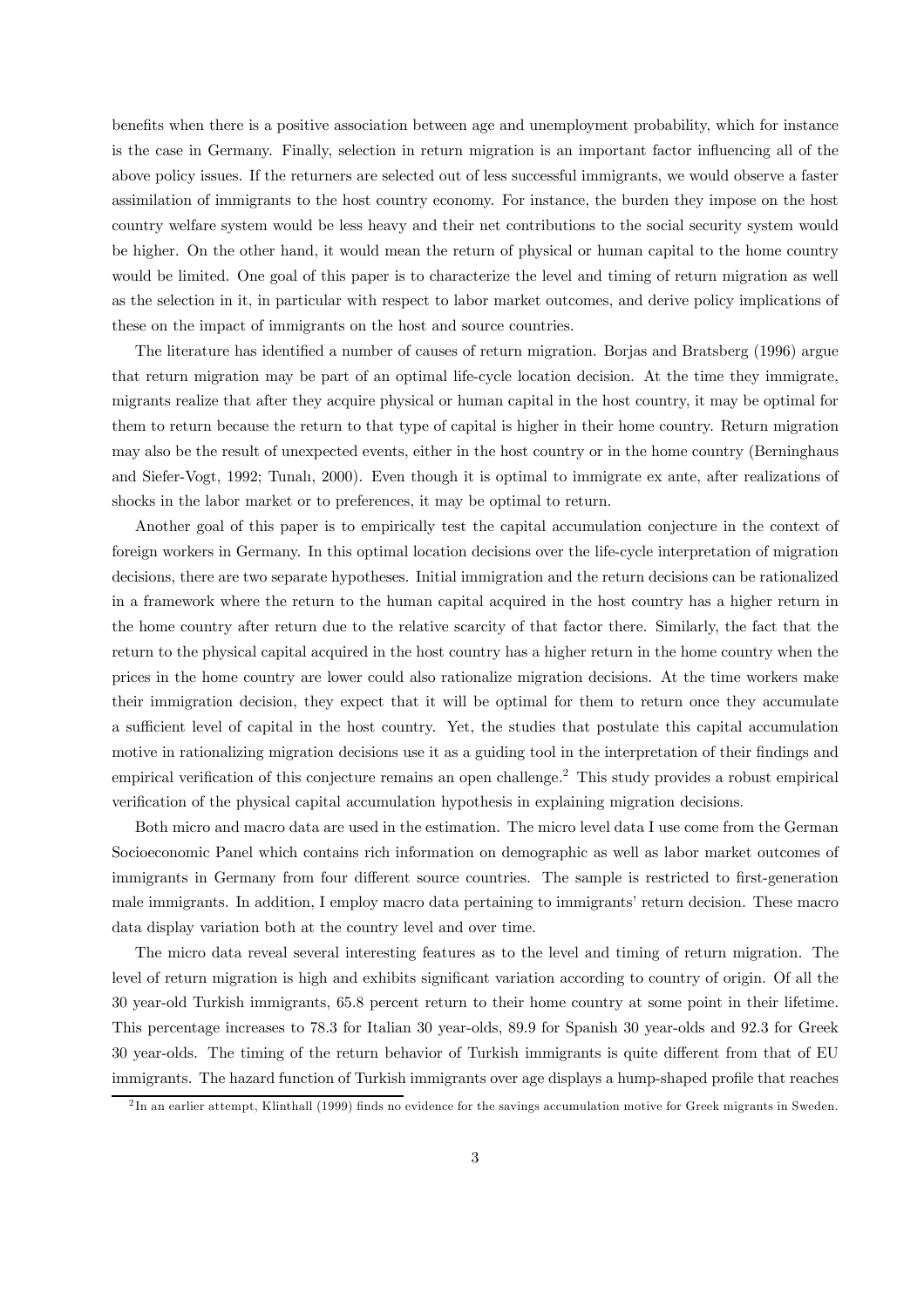its peak between the ages of 45 and 54. On the other hand, EU immigrants are more likely to return at earlier ages and especially after retirement. In fact, their lowest return rates are between ages of 45 and 54 where it is the highest for Turkish immigrants.

The timing of the return migration of immigrants has important implications for the German fiscal system. Increased probability of return with retirement implies that many immigrants spend the period of their lifetime at which their health costs are the highest in their home country.3 Moreover, that Turkish immigrants have very high unemployment rates toward the end of their worklives and that their return rates between the ages of 45 and 54 are very high imply that instead of spending a period at which their contributions to the unemployment insurance system would be negative in  $Germany<sup>4</sup>$ , a considerable amount of them return back to their home country.

In terms of estimation method, I use Cox proportional hazard estimation with alternative concepts of waiting time. In applications of duration analysis, researches generally use one concept of waiting time, which is age most of the time. I take both duration of residence and age as waiting time concepts and find consistent results under the two different specifications.<sup>5</sup>

I find strong evidence for physical capital accumulation motive in the migration decisions of foreign workers in Germany; however, there is no evidence for human capital accumulation motive. In fact, Spanish and Italian immigrants with higher levels of labor market experience are more likely to stay. This supports the hypothesis that the major motivation in these foreign workers' emigration to Germany was to accumulate wealth and that return migration can be viewed as part of the optimal life-cycle migration decision in which return is motivated by lower prices in the source country.

In a setting where workers are in the host country to accumulate wealth, the theoretical impact of an increase in the host country wages on return migration is ambiguous. While the increased wage differential makes the immigrants less likely to return, the ability to accumulate wealth faster makes them more likely to return. From my estimates, I find that the former effect dominates the latter and immigrants become less likely to return.

Labor market outcomes are also important determinants of return migration. Bellemare (2003) as well as Constant and Massey (2003) report negative selection in terms of employment outcomes in return migration from Germany. However, I find that selection in return migration in terms of employment outcomes can not be characterized independent of the length of unemployment spells. For immigrants who have been unemployed for less than a year, unemployment is associated with a higher return rate. On the other hand, immigrants with longer unemployment spells, especially older immigrants in this group, are more likely to stay in Germany. Moreover, analyzing the distribution of unemployment spells, I find that the former group is significantly larger than the latter, which explains the findings of Bellemare and Constant and Massey. That long-term unemployed immigrants are more likely to stay suggests that return policies targeting this

<sup>&</sup>lt;sup>3</sup>Even when the German government has to pay the health expenses of an immigrant after return, it will be relatively less costly as health-care expenses are cheaper in the source countries than in Germany.

<sup>4</sup>The unemployment rates of Turkish immigrants between the ages of 50 and 59 average over 20 percent over the 17 years of data. Given that the replacement rate of benefits is 60 percent and the contribution rate to the unemployment insurance system is 2.15 percent, net contributions of the Turkish immigrants at these ages are clearly negative. With a conservative unemployment rate of 20 percent, the contribution rate to the unemployment insurance system would have to be 12.5 percent to break even.

<sup>5</sup>Tunalı and Pritchett (1997) use this idea in their study of yellow fever epidemic in New Orleans.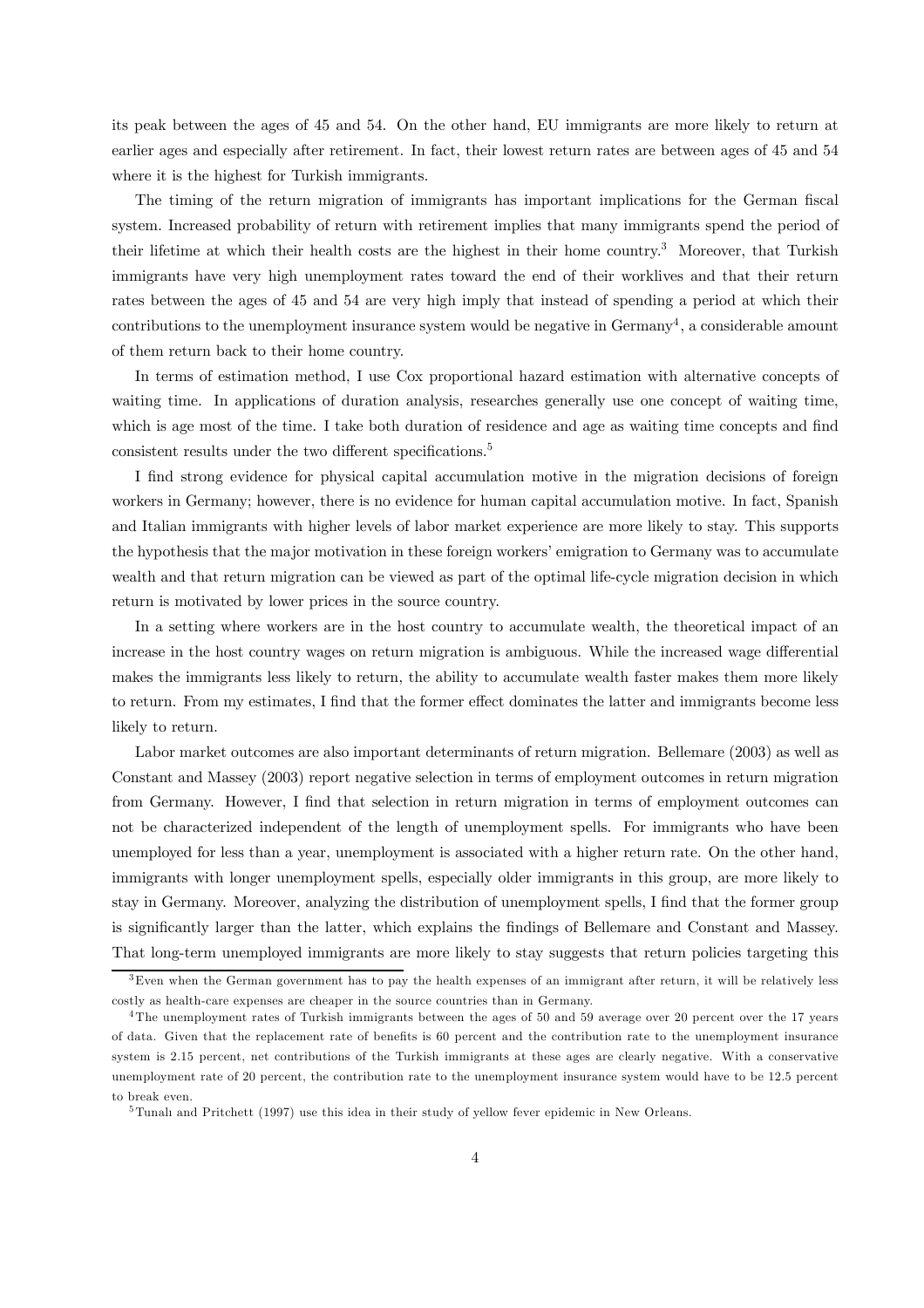group of immigrants such as financial bonuses conditional on return could be less of a burden on the German unemployment insurance system than the unemployment benefits that will be paid for many coming years in the generous German benefit system with relatively high replacement rates and long durations of entitlement. In fact, the estimation results indicate that a similar return policy implemented by the German government in 1984 brought about a major increase in the return rates of Turkish immigrants at that year.

Among the demographic characteristics, marriage status at arrival emerges as a critical determinant of return migration. Return migration behavior is substantially different according to this characteristic. For instance, return rates of immigrants who are not married at arrival are much higher in the first five years of residence. Yet, conditional on age, immigrants who are married at entry are more likely to return. These two seemingly contradictory facts take place as a result of the different age compositions by marriage status at arrival. However, this characteristic is largely ignored in the return migration literature.6 Yet, it becomes critical in disentangling other determinants of return migration.

Next section provides the conceptual framework for the two capital accumulation conjectures. The data are described in section 3 and the estimation method in section 4. Section 5 presents the results and section 6 concludes.

# 2 Conceptual Framework

In this section, I elaborate on the conceptual framework of both savings and human capital accumulation conjectures and a number of implications of these conjectures. I use simple models to illustrate the key variables influencing immigrants' decisions in each conjecture and to motivate the empirical specifications.

The conceptual framework of savings accumulation conjecture has been developed in a number of theoretical papers. (Hill, 1987; Djajic, 1988). The below figure provides a graphical illustration of immigrants' problem according to this conjecture.7

 $6$  Some studies control for marriage status rather than marriage status at arrival. However, obviously marriage is a choice variable for immigrants who are not married at arrival that is jointly made with the return migration decision. (Part of the reason to return back home could be marriage.)

<sup>7</sup>Hill (1987) studies a similar graphical framework in which immigrants' preferences depend on net lifetime income and time spent in the home country.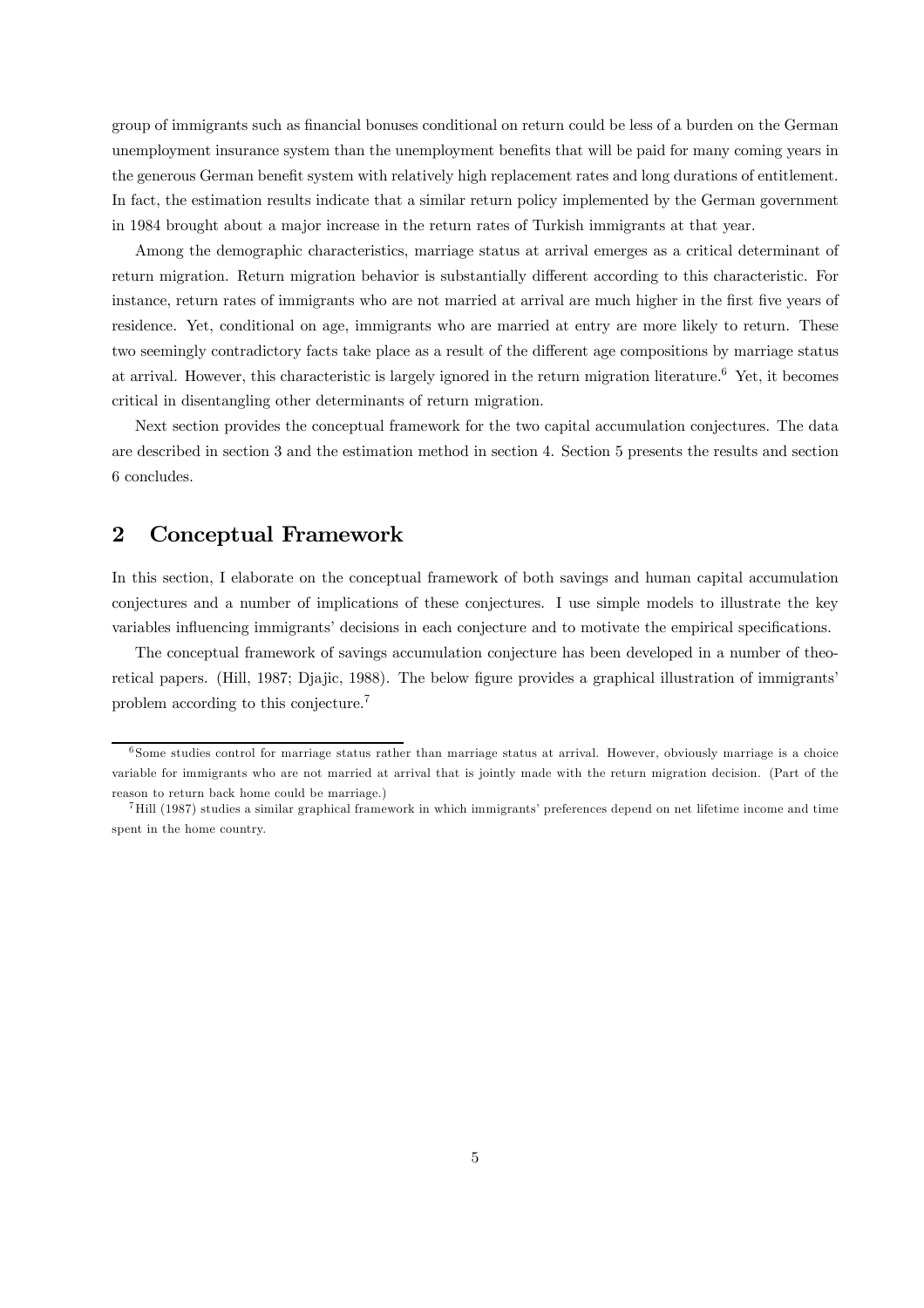

Savings Accumulation Model

I assume that immigrants' preferences depend on the time spent in their home country and on their lifetime consumption level.  $\tau$  represents the time left until the end of life. If an immigrant chooses to return immediately (at  $\tau$ ), his lifetime consumption level would depend on the purchasing power of his accumulated savings in Germany as well as his earnings after return. As he stays longer in Germany, the lifetime consumption level he can attain varies according to the real wage difference between Germany and his home country. Whether he can increase his lifetime consumption by staying one more year depends on two competing effects. On one hand, he receives higher earnings by staying one more year. On the other hand, he gives up the higher purchasing power in the home country. For an immigrant who has recently arrived in Germany and, therefore, has not had the chance to accumulate much savings, the former effect would dominate whereas for an immigrant with a significant amount of accumulated savings, the higher purchasing power of these savings after return would likely dominate the foregone earnings. Consequently, the budget line, as drawn above, will point downward after some time.<sup>8</sup>

There are three critical variables in this framework: The first one is the purchasing power of the accumulated savings in Germany after return to the home country which determines —along with earnings after return – where the budget line starts when the time left until the end of life is  $\tau$ . The other key variable is the real wage difference between the two countries which determines the slope of the budget line. Finally,  $\tau$ , the time left until the end of life – i.e. age –, is a critical variable here. With the same amount of accumulated savings, immigrants of different ages could make different decisions because the horizon at which these savings will be decumulated are different. Moreover, the opportunity cost of returning is higher for a younger immigrant due to higher foregone lifetime earnings.

In terms of comparative statics, the impact of an increase in accumulated savings in unambiguous. An increase in the purchasing power of accumulated savings shifts the budget line upwards which brings about an income effect that increases the time in the home country. In other words, immigrants become more

<sup>&</sup>lt;sup>8</sup> In this framework, we could explain a permanent stay decision only when immigrants in fact prefer to live in Germany. If the ob jective function were to depend only on lifetime consumption, it would be optimal for all immigrants (with positive savings) to return after some time as a result of lower prices in the home country. This is especially obvious after retirement because the opportunity cost of returning, the wage differential, is nil as the immigrants can receive their pension benefits in their home country.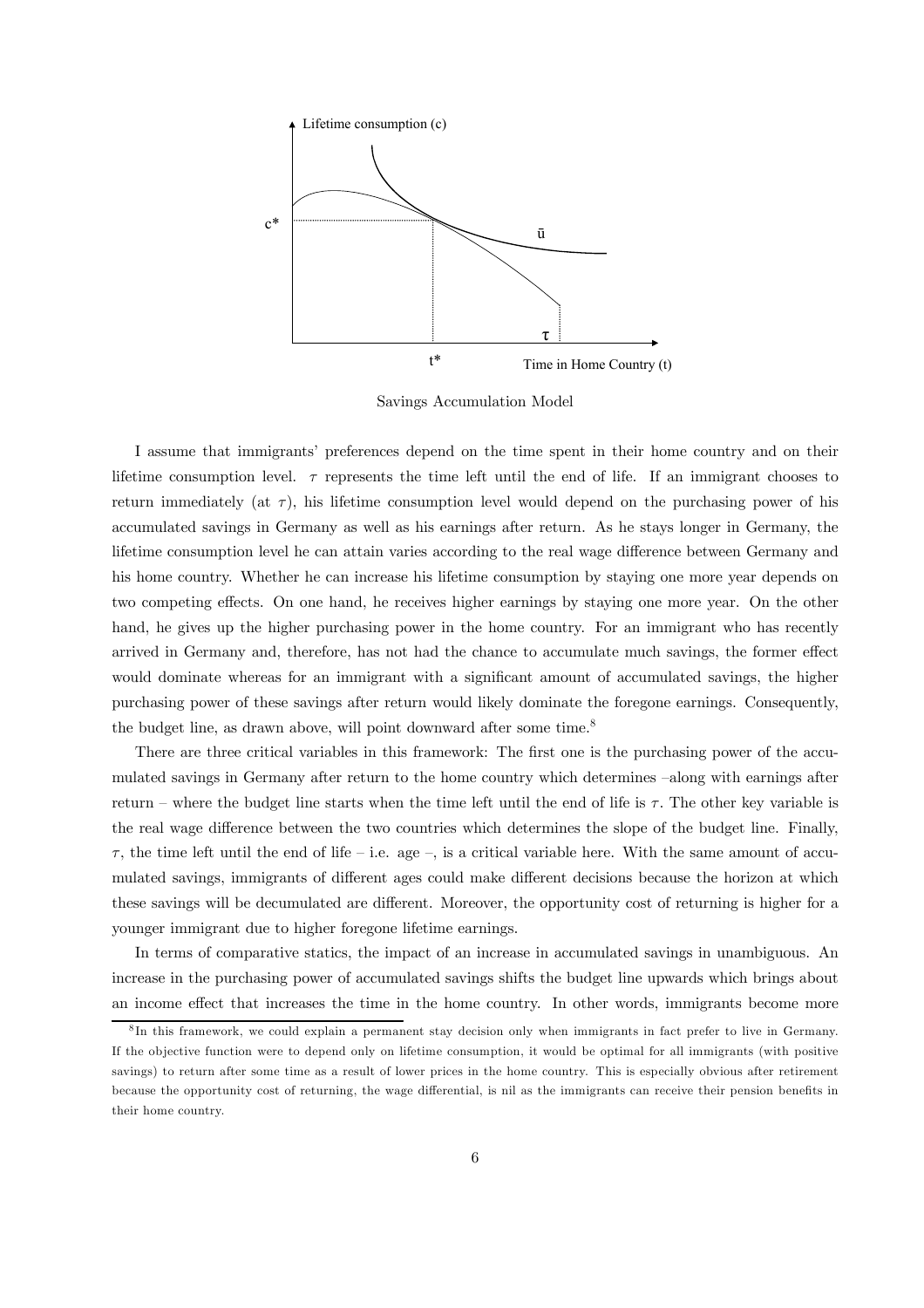likely to return as a result of an increase in savings. However, the impact of an increase in German wages is not so clear cut. An increase in German wages increases the slope of the budget line in the above figure. Therefore, it has both income and substitution effects. The higher opportunity cost of returning, as a result of the increased wage differential, decreases the demand for time in the home country. On the other hand, the higher lifetime income implied by higher earnings in Germany increases the demand for time spent in the home country.

According to the human capital accumulation conjecture, it becomes optimal for immigrants to return after they acquire a certain level of human capital in the host country because the return to host country specific human capital is higher in the home country. The following is a simple illustration of this idea.<sup>9</sup> Let  $y^G$  denote the earnings in Germany and  $y^H$  the earnings in the home country.

$$
y^G = g_0 + g_1 X + \epsilon
$$
  

$$
y^H = h_0 + h_1 X
$$

Here  $g_0$  stands for earnings in Germany at arrival and  $h_0$  for the earnings the immigrant would receive in his home country at the time of immigration were he to stay. X is years of German labor market experience,  $q_1$  is the return to this German labor market experience in Germany and  $h_1$  is the return to German experience in the home country after return.  $\epsilon$  is a stochastic shock to earnings in Germany. According to the human capital accumulation conjecture,  $h_1 > g_1$  is the reason that it becomes optimal for these immigrants to return after acquiring a certain level of German labor market experience. Even when  $g_0$  is larger than  $h_0$ ,  $y<sup>H</sup>$  exceeds  $y<sup>G</sup>$  once experience reaches a certain level. (It is not required that  $g_0 > h_0$  holds in order to rationalize the initial immigration decision, though, when  $h_1 > g_1$ . Migrants could accept lower earnings in the short run if higher earnings in the long run (because  $h_1 > g_1$ ) make up for more than that.) The return decision rule is that

$$
\text{return} \qquad \text{if } \epsilon < (h_0 - g_0) + (h_1 - g_1)X
$$

There are three key variables in this decision rule. One is  $h_0 - g_0$ , which stands for the earnings difference at arrival. The others are the level of German labor market experience and the difference between the rate of return to this experience in the source countries and in Germany  $(h_1 - g_1)$ . An implication of this decision rule is that return probability increases in the level of accumulated German labor market experience, X, because  $h_1 > g_1$ <sup>10</sup> Another implication is that as the earnings differential between Germany and the host country at the time of arrival increases, immigrants become less likely to return.

Note that there is an important difference between the earnings difference in this model and that in the savings accumulation model. Here, I have earnings differential at arrival in order to be able to purge the impact of German labor market experience whereas in the savings accumulation framework, earnings differential is the difference at any point of residence in Germany and, therefore, includes the labor market experience acquired in Germany. Because of this difference in what earnings differential stands for, it is not possible to test both conjectures at the same time.

<sup>9</sup> I could also assume that immigrants' preferences depend on time spent in the home country as I did in the savings accumulation framework; however, this would not change the comparative statics.

 $10$ This result would not change even if immigrants have a preference for living in their home country. In that case, return can take place even before  $y^{\text{hom}\, e}$  overtakes  $y^G.$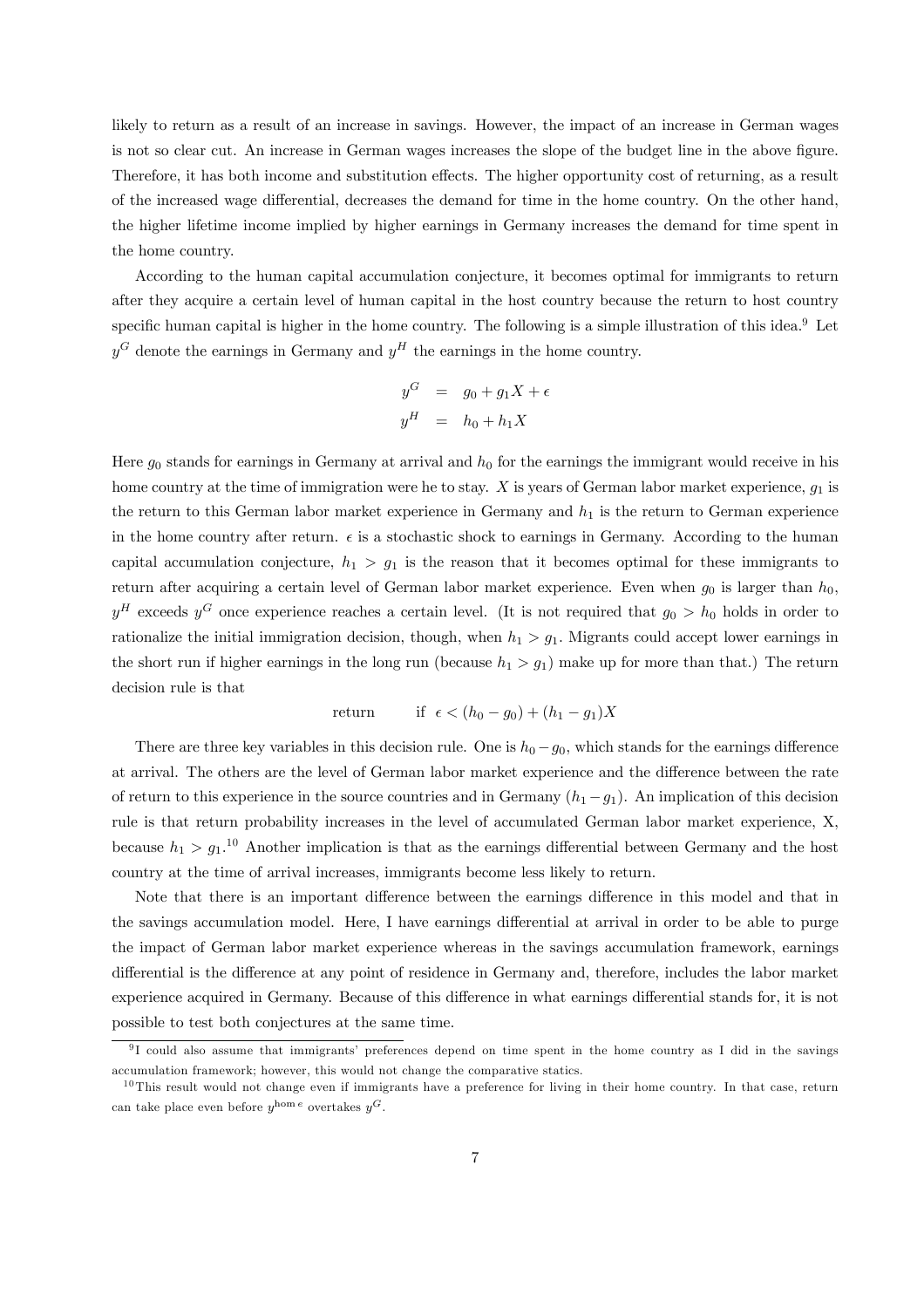Another important difference between the two models is with regard to the role of the age of an immigrant. In the human capital accumulation framework, age does not influence when earnings in the home country overtakes that in Germany. Given that they have the same level of German labor market experience, a 40 year-old and a 60 year-old immigrant would return at the same time.<sup>11</sup> On the other hand, even when they have the same level accumulated savings, the return propensity of a 40 year-old and 60 year-old could be very different.

## 2.1 Empirical Specification

As explained above, different specifications are used in testing the two conjectures. Both specifications include a number of demographic controls like marriage status at entry, age at entry, country of origin and schooling level as well as controls for labor market outcomes like unemployment and qualification for retirement.12 In the test of human capital accumulation motive, in addition to these demographic and labor market outcome controls, there are controls for the earnings difference at arrival as well as German labor market experience. In the test of savings accumulation conjecture, the control variables also include earnings difference —which an immigrant gives up if he returns — as well as the purchasing power of accumulated savings. Both of these variables have age interaction terms due to the reasons explained above. Earnings differential has a first order age interaction term and accumulated savings control has both first and second order age interactions. (A number of sensitivity tests with regard to these age interactions are conducted.). Labor market outcomes also have time interactions: unemployment status is interacted with age and qualification for retirement is interacted with years since qualification.

In both capital accumulation conjectures, as the amount of capital increases, the return probability of immigrants increases. For savings accumulation, this capital is the purchasing power of accumulated savings and for human capital accumulation it is German labor market experience. While it is possible to unify the impact of accumulated savings for immigrants from different source countries by using purchasing power parities, there is no such unifying variable that can be used to adjust for different rates of return to German labor market experience in different source countries. Therefore, the specifications for the human capital accumulation conjecture are written separately for each country of origin.

Below are illustrated the specifications for human capital accumulation and savings accumulation conjectures, respectively.  $x_{3i}$  denote the time-invariant individual characteristics and  $x_{4it}$  the time varying characteristics. The z subscript stands for country z.

 $r_{it} = f(\exp_{it}, \text{ earnings difference at arrival}_{zt}, \textbf{x}_{3i}, \textbf{x}_{4it})$ 

 $r_{it} = f(g(age_{it}) * ppp_{zt} * savings_{it}, g(age_{it}) * earnings \text{ differences}_{it}; \mathbf{x}_{3i}, \mathbf{x}_{4it})$ 

<sup>&</sup>lt;sup>11</sup>This holds under the assumption that  $h_0 - g_0$  is age independent.<br><sup>12</sup>I use qualification for retirement instead of actual retirement because retirement is a choice variable that may be jointly decided on along with the return migration decision.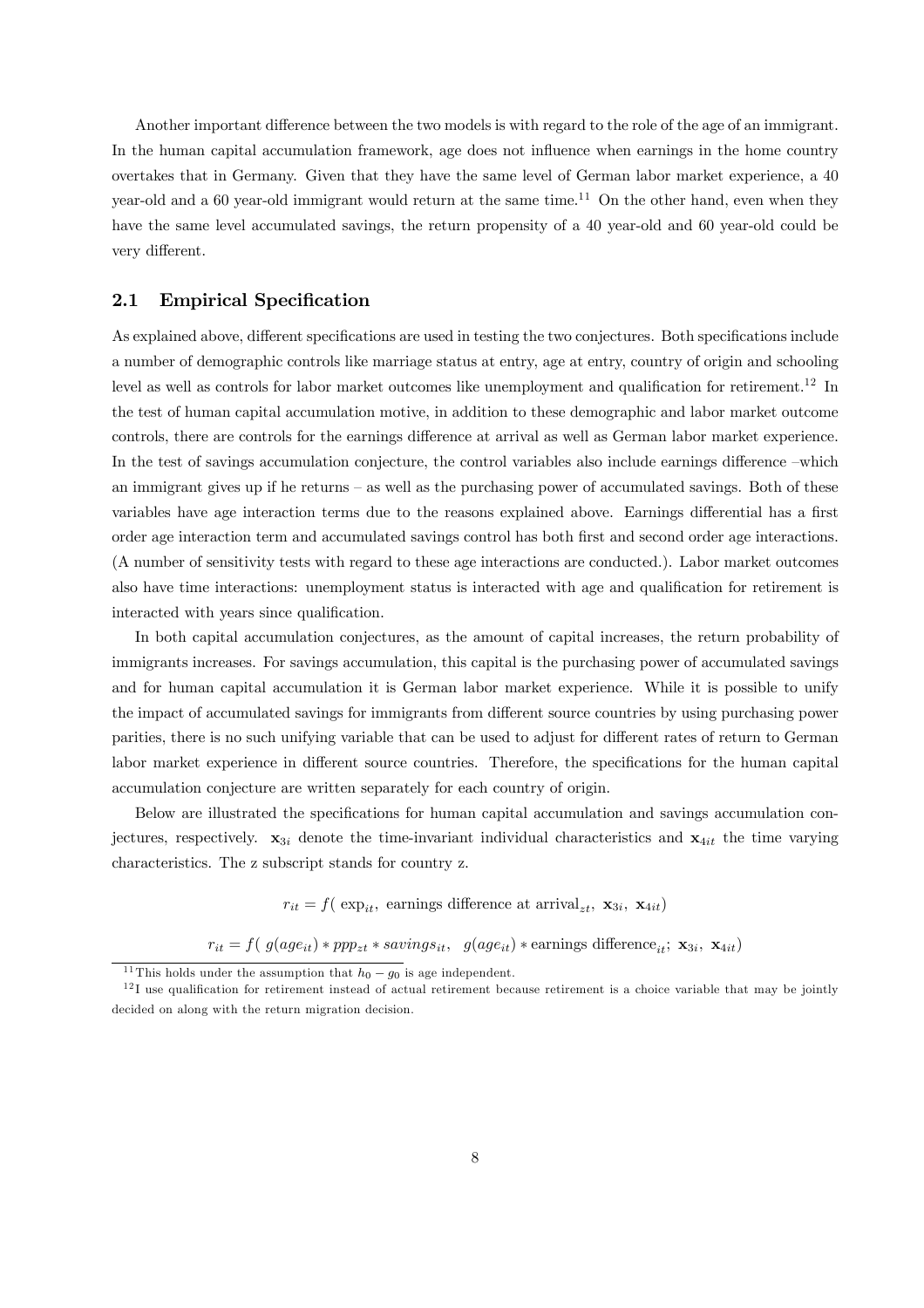# 3 Data and Descriptive Statistics

The dataset I use is the German Socio-Economic Panel (GSOEP). This is a longitudinal dataset of households in Germany that contains an oversampled group of immigrants from five Mediterranean countries, of which three are members of the European Union (Greece, Italy and Spain) and two are not (Turkey and Ex-Yugoslavia). This is a stock sample of immigrants in Germany in 1984. Most of these immigrants are guestworkers who entered Germany in the 1960's and 70's. I use the 2000 version of the GSOEP, which contains annual information from 1984 to 2000 on return migration choices as well as demographic characteristics and labor market outcomes.

I restrict the sample to males who entered Germany after the age of 18. I want to analyze the behavior of immigrants who made the choice to immigrate to Germany. That is why I drop the immigrants who were younger than 18 at the time of entry to Germany, who presumably could not have made the decision to migrate themselves but were tied-movers along with their family. In addition, I drop ex-Yugoslavian immigrants because it is quite hard to find reliable macro data for the corresponding time period.

The pieces of information I use include demographic characteristics like marriage status and age at arrival, age, schooling status, country of origin and labor market information like household income, employment status, experience, and whether the immigrant is qualified to retire as well as return migration outcomes. Return migration information is directly available in the dataset; it is not inferred from attrition. This information is gathered from the neighbors and family members of the returning household and is classified as "moved out of country" in the dataset.

The first panel in Table 1 presents the mean values of the micro data used in the estimation by country of origin. This panel is in turn separated into two panels: The first one presents the demographic characteristics in the initial sample (in 1984) and the second one demographic as well as labor market characteristics in the full sample (over 17 years). The initial sample contains 824 immigrants, of which 310 are Turkish, 156 are Greek, 210 are Italian and 148 are Spanish. As can be seen in the table, while 55.7 percent of the Turkish immigrants are married at entry, this percentage is much lower for EU immigrants. For instance, only 26.1 percent of Italian immigrants are married at entry. This could be partly explained by the lower age at entry of Italian immigrants, which is 25.4. On the other hand, the average age at entry of Turkish is immigrants is 28.8. With regard to schooling, there is no significant variation according to country of origin. High school graduation rates are low for all nationalities at around twenty percent. College graduation rates for all nationalities are very low.

The second panel of Table 1 presents the mean values of the time-varying variables in the full sample. While the average duration of residence of Turkish immigrants is 19.3 years, it is longer for EU immigrants at 21.9 years for Greek, 21.7 years for Italian and 23.3 years for Spanish immigrants. The average age of Turkish and Italian immigrants is more than 2 years lower, at just above 47 years, than that of Spanish or Greek immigrants. Turkish immigrants are younger on average because of their shorter duration of residence, the Italian ones because of their earlier age of arrival.

There is significant variation in unemployment rates by nationality. Turkish immigrants have higher unemployment rates. The average unemployment rate of Turkish immigrants over the 17 years in the sample is 13.2 percent while it is just above 4 percent for Spanish immigrants. The highest unemployment rate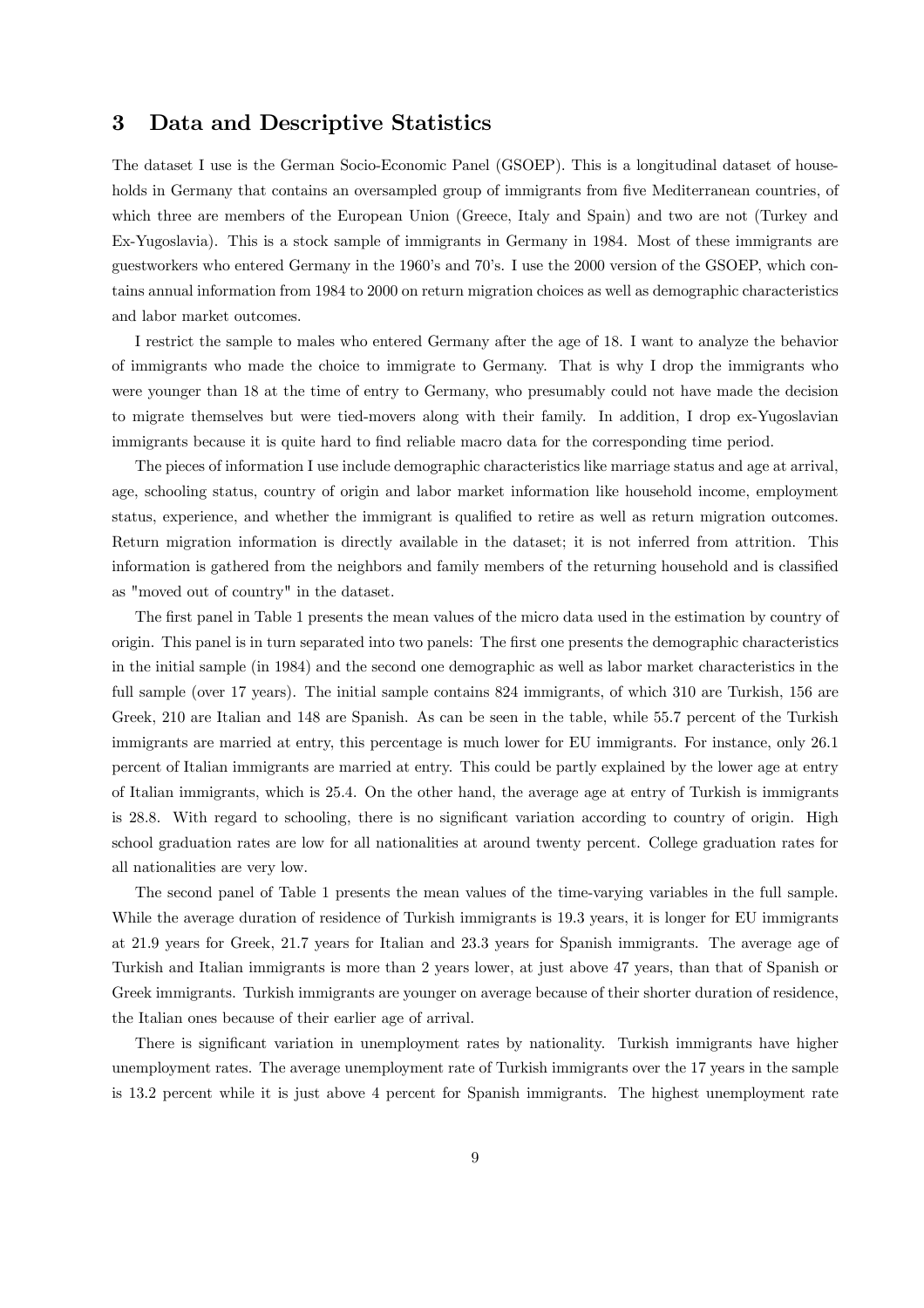among the EU groups is for Italian immigrants at 6.8 percent.

The variation in average experience is higher than that for duration of residence as higher unemployment rate of Turkish immigrants increases the gap between their labor market experience and that of EU immigrants. While the difference between the average duration of residence of Greek and Turkish immigrants is 2.6 years, the difference between their German labor market experiences increases to 3.3 years. The mean unemployment spell length of all immigrants is 1.4 years.

There are different potential paths into retirement in Germany. (See Borsch-Supan and Schnabel, 1999)<sup>13</sup> According to these, 8.4 percent of Greek, 7.5 percent of Italian and 5.5 percent of Spanish and 3.9 percent of Turkish immigrants are qualified to retire. For immigrants that are qualified to retire, the average duration since qualification is 3.1 years.

Macro data pertaining to immigrants' return decision are also a key part of this investigation. Having four different source countries allows the use cross-country variation in identifying the influence of these macro variables. Moreover, these macro data provide exogenous time variation in the environment. The two pieces of macro data that are utilized are purchasing power parity and the ratio of expected wages in the home country to that in Germany at purchasing power parity. Figure 1 displays the purchasing power parity of the four source countries with Germany from 1984 to 1999. For Italy and Spain, ppp values lie between 1 and 1.5 for all years and they average around 1.2 for Italy and 1.3 for Spain. For Greece there is a downward trend over time from 1.8 to 1.4 and it averages around 1.6. For Turkey, it is the most volatile and ppp averages at a much higher level at around 2.4. Relative expected wages at purchasing power parity in the manufacturing sector are shown in Figure 2. In calculating the expected wages, variation in the unemployment rates and replacement rates of the unemployment insurance systems across countries are also accounted for. Relative wages in all source countries but Spain exhibit a declining trend over time. There is significant variation in the levels of relative expected wages at ppp. While in Italy they average at around 84 percent of the German level over the 17 years, this average drops to 48 percent for Turkey.

#### 3.1 Generation of Compound Variables

#### 3.1.1 Savings Potential at PPP

The data do not contain information on immigrants' asset holdings. Even if asset holdings were observed, using that piece of information as a control variable would not be appropriate as saving is a choice variable that is jointly determined with the return migration decision. For instance, a strong preference for living in the home country would imply high asset holdings as well as a high likelihood of return migration. There are a set of characteristics that determine immigrants' saving behavior along with their return behavior and my goal is to control for these set of characteristics in the econometric analysis. Therefore, I generate a control variable for immigrants' savings potential which is the maximum amount of savings that an immigrant household could accumulate given its history of labor market earnings and minimum consumption needs.

The pieces of information utilized in the generation of this variable are income realizations and duration of residence in Germany, longitudinal family composition information —including those in the home country—,

<sup>&</sup>lt;sup>13</sup>Retirement is possible i) after age 65, ii) after age 63 conditional on a long service period (35 years) iii) after age 60 conditional on an unemployment spell of at least 52 weeks and a service period of at least 15 years.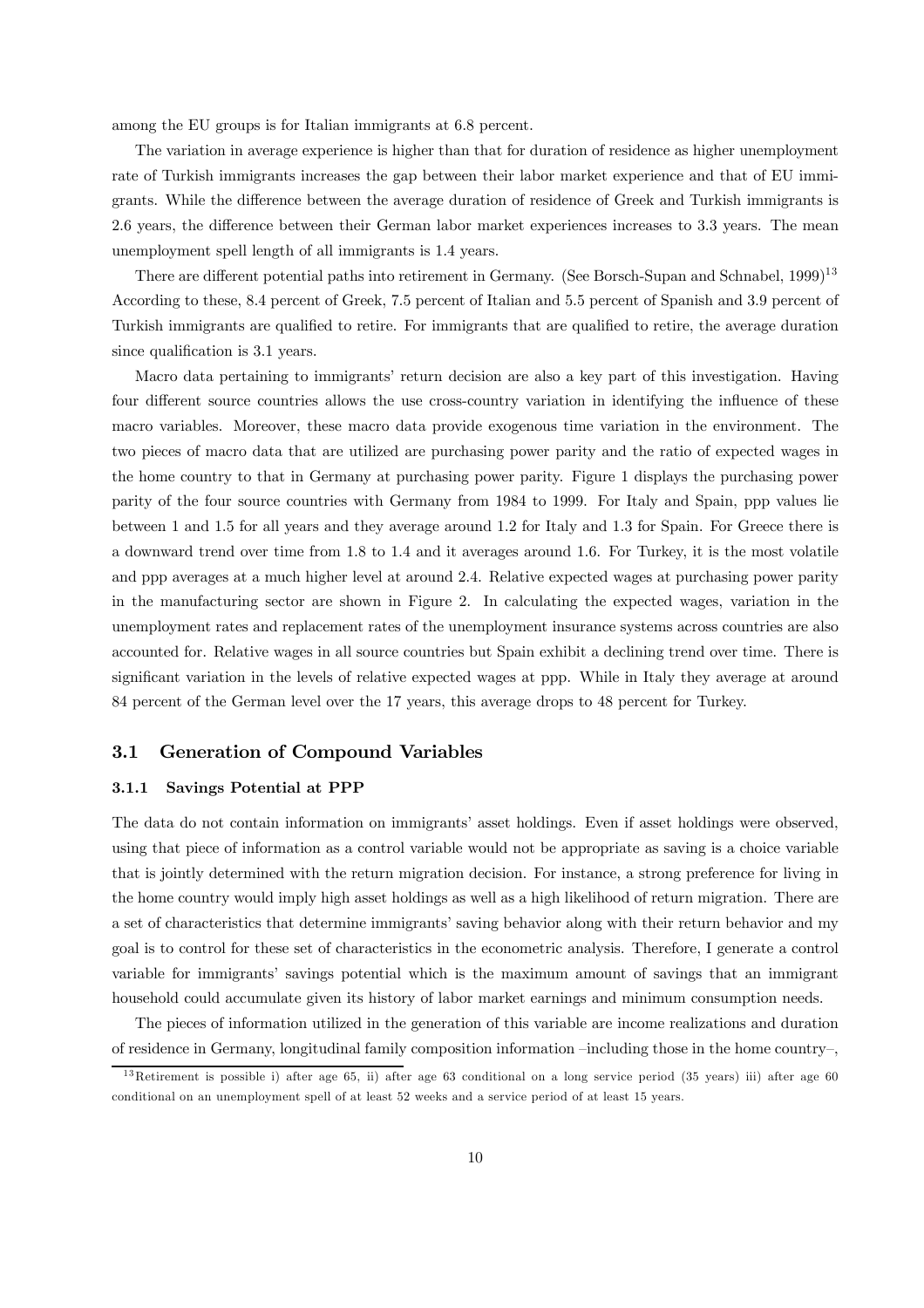and purchasing power parity.

Generation of Minimum Consumption Level Information on family size and the rules of the German subsistence income program are used in calculating the minimum consumption level. According to the subsistence income program, there is a minimum income level that each household needs to attain in order to be able to afford the basic necessities of daily life. Otherwise, German Federal governments make up for the difference. I assume that immigrants in fact consume at least this amount. The average level of the subsistence income determined by the German Federal States is taken as 6000DM per year (in 1998 prices). This is the amount that a household head receives. In addition, the spouse of the household head receives 80 percent of this amount and each child receives a percentage that is between 50 and 90 percent of this amount according to his/her age. Accordingly, the minimum consumption level for family members living in Germany is calculated in the following way.

| $c_{\min}^G = 6000$                                   | if household size=1    |
|-------------------------------------------------------|------------------------|
| $c_{\min}^G = 1.8 * 6000$                             | if household size=2    |
| $c_{\min}^G = (1.8 + 0.5 * (hhsize - 2)) * 6000^{14}$ | if household size $>2$ |

There may be some family members who are not in Germany and therefore not registered as part of the household size. The last panel in Table 1 lists the percentage of spouses and average number of children residing in the home country. Both numbers are relatively small: Less than seven percent of the spouses live in the home country and the average number of children is less than 0.21 for all immigrants. However, I include the minimum consumption needs of these family members as well. In doing so, I account for the difference in subsistence needs due to the difference in prices.

 $c_{\text{min}}^{source} = 6000$  /  $ppp \ * 0.5 \ * (s \text{pouse abroad} + \# \text{ children abroad})$ 

The minimum consumption need is the sum of these two items.

$$
c_{\min}=c^G_{\min}+c^{source}_{\min}
$$

Note that minimum consumption level is a time-varying variable because household size and the number of family members residing abroad are time-varying variables. As can be seen from Table 1, the minimum consumption level of immigrants from EU countries ranges from 13,963 DM for Spanish immigrants to 14,398 DM for Greek immigrants whereas it is much higher for Turkish immigrants at 16,410 DM. The main reason for this is that Turkish immigrant households are on average larger. While the mean household size of immigrants from the three EU countries lies between 3.05 and 3.19, it is 3.79 for Turkish immigrant households.

Generation of Savings Potential at PPP Savings potential at ppp stands for what the maximum amount of savings that an immigrant household could have accumulated in Germany buys in the home country after return. This is calculated according to the following algorithm:

 $14$ Taking a conservative approach, I take the percentage applied to all children as 50 percent regardless of their age.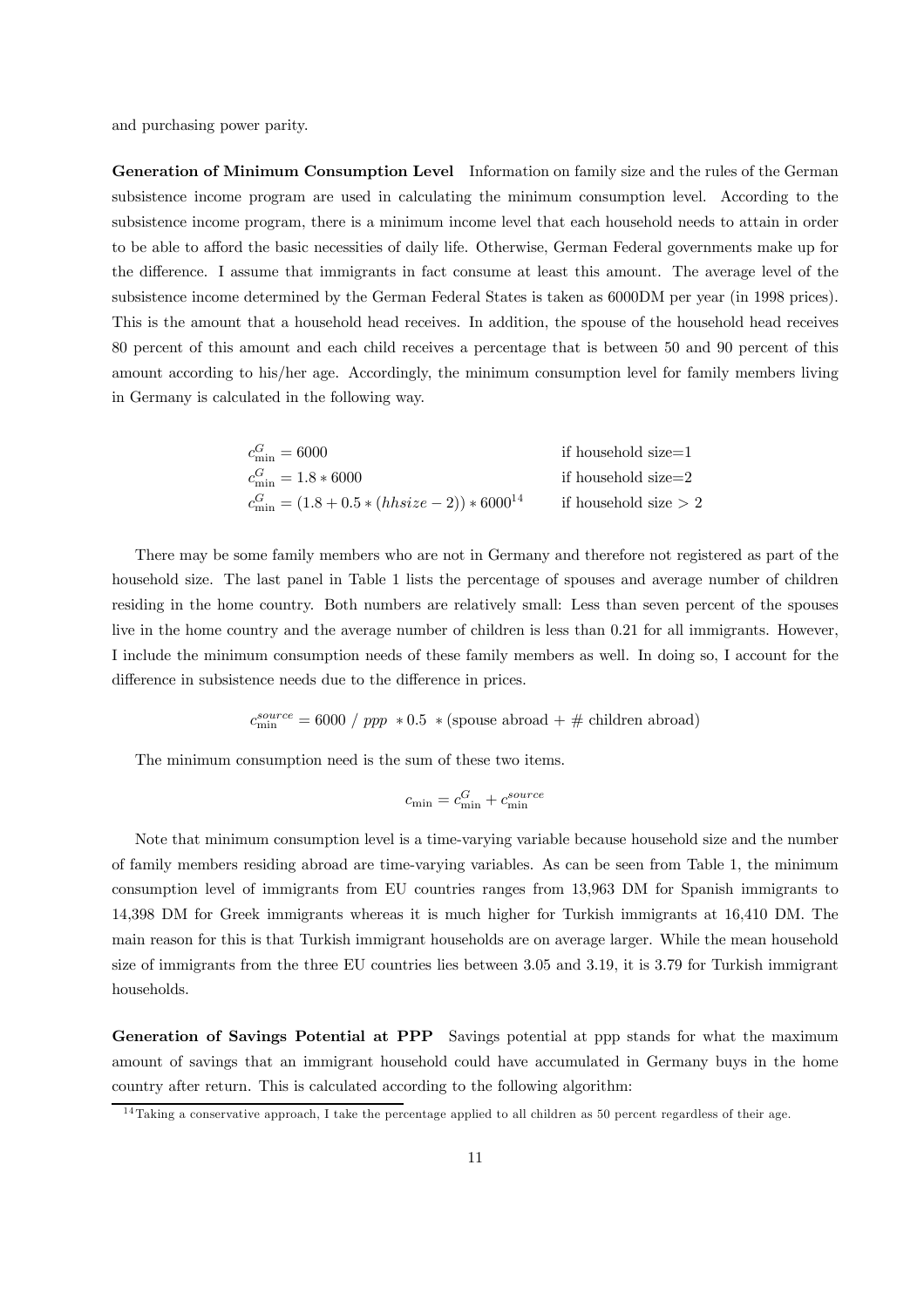1) The maximum amount that each household can save each year is found by subtracting the minimum consumption level at that year from household income.

2) At each time period, the maximum saving levels for all preceding years (outcome of step 1) are averaged to find the average saving potential until that year.15

3) This average saving potential is multiplied by the duration of residence to find the cumulative saving potential (accumulated savings potential)

4) This is interacted with purchasing power parity to find the value of the savings potential in the home country after return.

Table 1 lists the mean values of savings potential at ppp for the four source countries. Turkish and Greek households have higher values of savings potential at ppp. Greek immigrants have the highest saving potential per each year of residence due to their higher average household income and lower minimum consumption needs. In addition, they have on average longer duration of residence in Germany. Moreover, the purchasing power values are higher compared to the other EU countries. Despite the facts that Turkish immigrants have the lowest saving ability per year of residence due to their higher minimum consumption levels and that their average duration of residence is the lowest, their savings potential at ppp is the highest because the purchasing power parity between Turkey and Germany is so much higher than it is for the EU countries in the sample.

#### 3.1.2 Earnings Differential and Earnings Differential at Arrival

Earnings differential accounts for the change in household labor market earnings in the case of return to the home country in the savings accumulation framework. Both micro level data on realized household labor market earnings and macro level data on the ratio of expected wages at purchasing power parity in the manufacturing sector are used. Using the last household earnings realization in Germany and the relative wage ratio at ppp, I calculate the expected earnings in the home country for each immigrant. The difference between this and the earnings in Germany is the earnings differential. (Obviously, this assumes that the return to human capital in the home country is proportional to that in Germany and ignores the differences in the relative human capital levels of the source countries compared to Germany.)

As can be seen in Table 1, earnings differential is higher for Turkish and Greek immigrants. The expected fall in the household earnings of Turkish and Greek immigrants is more than three times that of Italian immigrants. The primary reason is that expected wages in these countries are much lower. Moreover, Greek immigrants have the highest household earnings; therefore, the level of the fall in their earnings after return is high as well.

In the human capital accumulation framework, I need to control for earnings differential at arrival which is independent of labor market experience acquired in Germany. However, I do not observe the earnings at arrival for most immigrants because they entered Germany before 1984. Therefore, the micro level data I have on earnings are not independent of German labor market experience.16 For this reason, I use only

<sup>&</sup>lt;sup>15</sup> Information on some of the preceding years may be missing as earnings data are available only after 1984 and many immigrants enter Germany long before. In that case, only available information is used.

 $16$  Any attempt to net out the impact of experience using separate regressions on labor market earnings would have to take care of selection through return migration.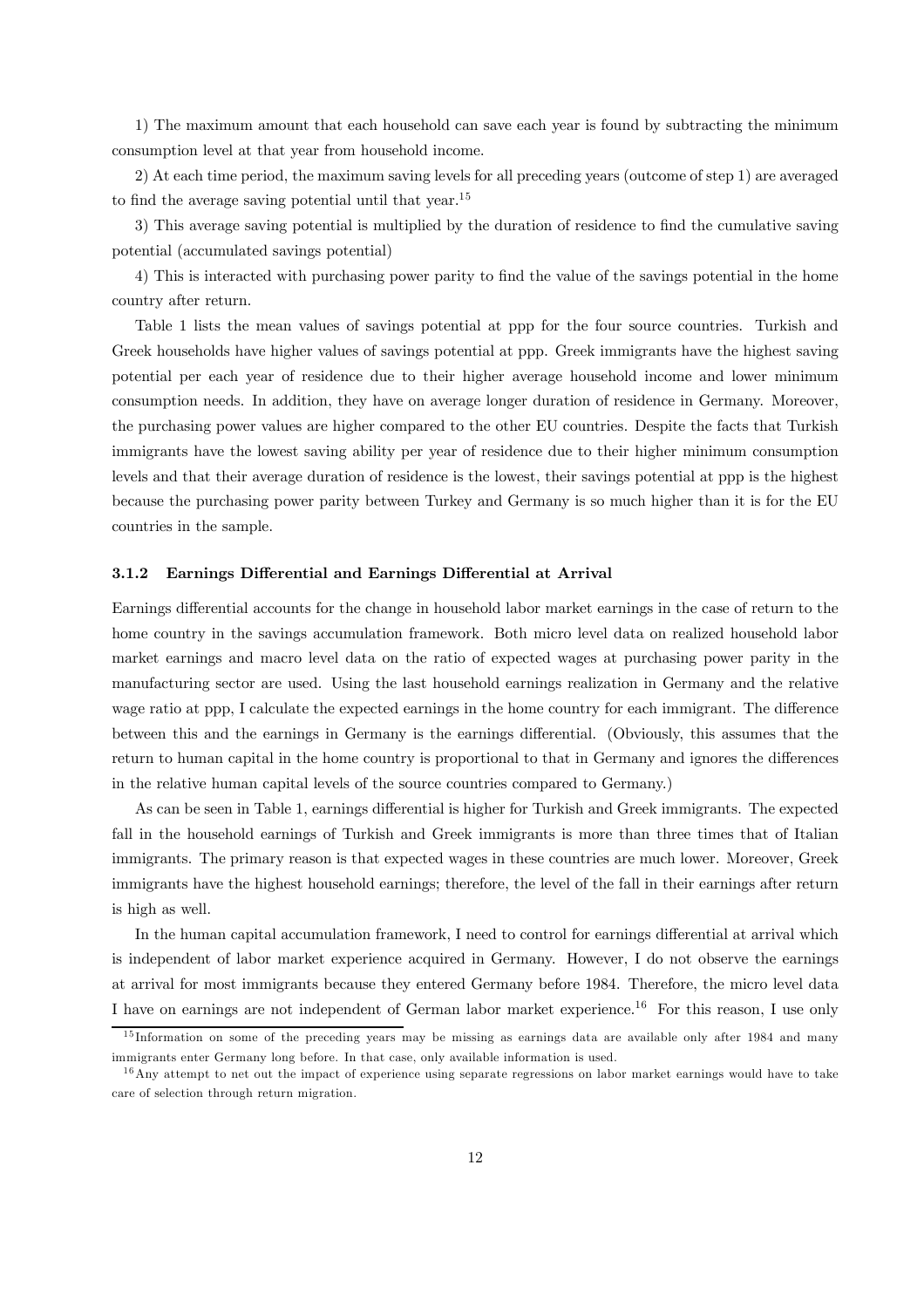macro level data which is the real wage ratio to account for earnings differential at arrival.

## 3.2 Level and Timing of Return Migration Behavior

Table 2 shows the time at risk and incidence rates for return migration according to country of origin. The incidence rate is 0.0293 for Turkish and 0.024 for Italian immigrants. The values are higher for Greek and Spanish immigrants at 0.0365 and 0.046, respectively. Table 3 lists the survivor rates after certain ages. Of all the 30 year-old Turkish immigrants, 34.2 percent stay in Germany throughout their lives whereas this percentage drops to 21.7 percent for Italian immigrants. Only 7.7 percent of the Greek 30 year-olds and 10.1 percent of the Spanish 30 year-olds stay in Germany until the end of their lives.

An interesting feature of immigrants' return behavior is illustrated in Table 4 which reports the variation in the timing of return according to country of origin by listing the cumulative hazard rates for 5-year age intervals. While the cumulative hazard rates display a U-shaped pattern over age for EU immigrants, for Turkish immigrants it is just the opposite. The five-year cumulative hazard rate for Turkish immigrants before the age of 45 is always below 7.3 percent. It increases to 19.7 percent in the 45-49 age interval and to 18.5 percent in the 50-54 age interval before falling again to 9.0 percent in the 55-59 age interval. In other words, it displays a hump-shaped profile before the retirement age. Even in the retirement transition age interval of 60 to 69, the cumulative hazard rate is not as high as that in the 45-54 age interval.

On the other hand, for EU immigrants, the cumulative hazard rates for the five-year age intervals before the age of 45 and after age 60 are much higher than those between the ages of 45 and 59, just the opposite of the case for Turkish immigrants. The five-year cumulative hazard rates for EU immigrants before the age of 45 are always above 9.4 percent and many times above 20 percent which is in stark contrast to the case for Turkish immigrants in which they are always less than 7.3 percent. However, between the ages of 45 and 54, EU immigrants have much lower hazard rates. For instance, the cumulative hazard rates of Greek and Italian immigrants average less than 2 and 5 percent, respectively, compared to more than 18 percent for Turkish immigrants as reported above.<sup>17</sup> There is a reversal after retirement again; hazard rates of EU immigrants are much higher after retirement, especially for Greek and Spanish immigrants.

# 4 Estimation

Duration analysis is used in the estimation as return migration outcomes fit well into the framework of modeling time-to-event data. In particular, Cox proportional hazard estimation is chosen because it does not impose any assumptions on the shape of the baseline hazard unlike the parametric models.18 (I also used discrete time models — complementary log-log and conditional logit — and found very similar results.) In the Cox proportional hazard model, the hazard at time t,  $h(t)$ , is specified as:

$$
h(t) = h_0(t) \exp(\beta_1 x_1 + \dots + \beta_k x_k)
$$

 $17$ The notable exception is Spanish immigrants. Even though the cumulative hazard function also displays a U-shaped profile over age, it starts the rise before retirement, in fact after the age of 50.

<sup>&</sup>lt;sup>18</sup>This is a continuous time model. Since the length of a typical spell is long relative to the length of an interval used for grouping (one year), continuity assumption is found appropriate.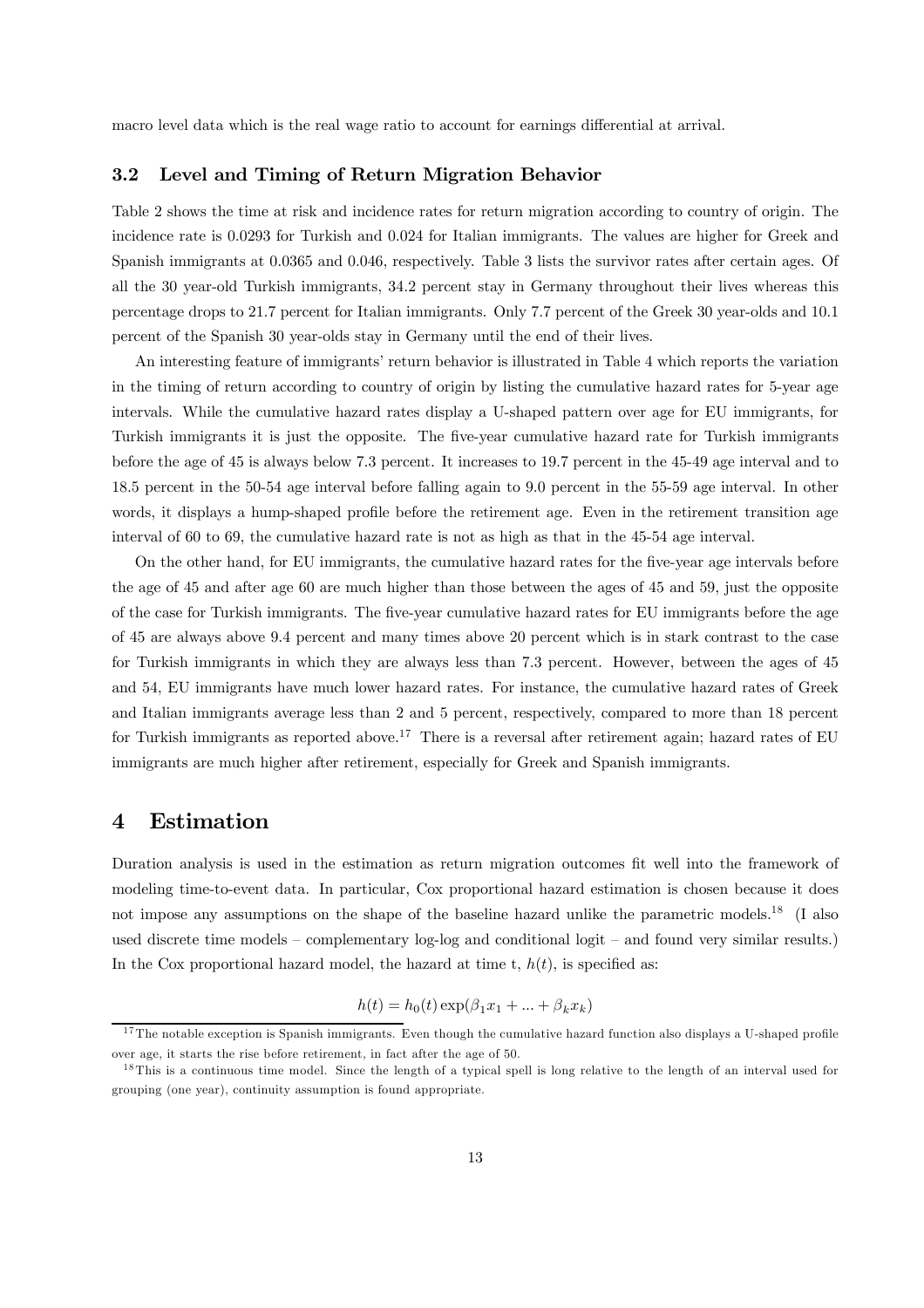Above,  $h_0(t)$  is the baseline hazard, t is duration of residence in Germany, and  $x = (x_1, ..., x_k)$  are the control variables. The Cox proportional hazard model provides estimates of  $\beta_1, \beta_2, ..., \beta_k$ , but not a direct estimate of the baseline hazard.

The key assumption of the proportional hazard models, as the name suggests, is that hazard ratio (the impact of a control variable on the baseline hazard) is proportional over time. In the case that this assumption fails in Cox estimation, stratification based on the variable that fails the proportionality assumption would be a potential solution. In the stratified proportional hazard model, the coefficients are assumed to be the same; however, the baseline hazard function is allowed to vary for each group of the strata variable. Below i denotes the stratum.

$$
h(t) = h_{0i}(t) \exp(\beta_1 x_1 + \dots + \beta_k x_k)
$$

In all of the specifications that I use and that involve stratification, the proportionality tests indicate that the proportionality assumption holds for all variables.<sup>19</sup>

The baseline hazard function could be defined as a function of duration of residence, as shown above, or as a function of age. I use both waiting time concepts in the estimation.<sup>20</sup> When the waiting time is age, the hazard function can be written in the following way.

$$
h(age) = h_{0i}(age) \exp(\beta_1 x_1 + \dots + \beta_k x_k)
$$

I get consistent results with the two different waiting time concepts. The consistency of the results with the alternative waiting time specifications yields more credibility to my model specification and estimates. When the waiting time is age, duration of residence enters the hazard rate parametrically and vice versa.

The sample is a random sample of the immigrants in Germany in 1984. Since some immigrants already returned to their home country by 1984, this is not a random sample of the initial cohorts of immigrants but rather a stock sample of immigrants in 1984 that is followed up. For this reason, I use the standard techniques in duration analysis to handle stock sampling with follow-up. For instance, when the waiting time concept is duration of residence, the information that is used in the first ten years comes only from immigrants who entered Germany after 1974; for the first 20 years only immigrants who entered after 1964 are used and so forth. One key assumption that is made in handling the data in this way is that baseline hazard functions of different year of entry cohorts are identical. Similarly, when the waiting time concept is age, the assumption is that baseline hazard functions of different birth cohorts are identical.

# 5 Results

### 5.1 Human Capital Accumulation Conjecture

Table 5 presents the results of the test of human capital accumulation conjecture with alternative concepts of waiting time. The first panel presents the results when duration of residence is taken as the waiting time and the second panel presents the results with age as the waiting time. Moreover, for each waiting time concept, two different specifications that differ according to the functional form of experience are taken. The

 $19$ The p-value of the proportionality test of each variable is always above 0.05.

 $^{20}$ This was suggested by Tunalı and Pritchett (1997) in their study of yellow fever epidemic in New Orleans.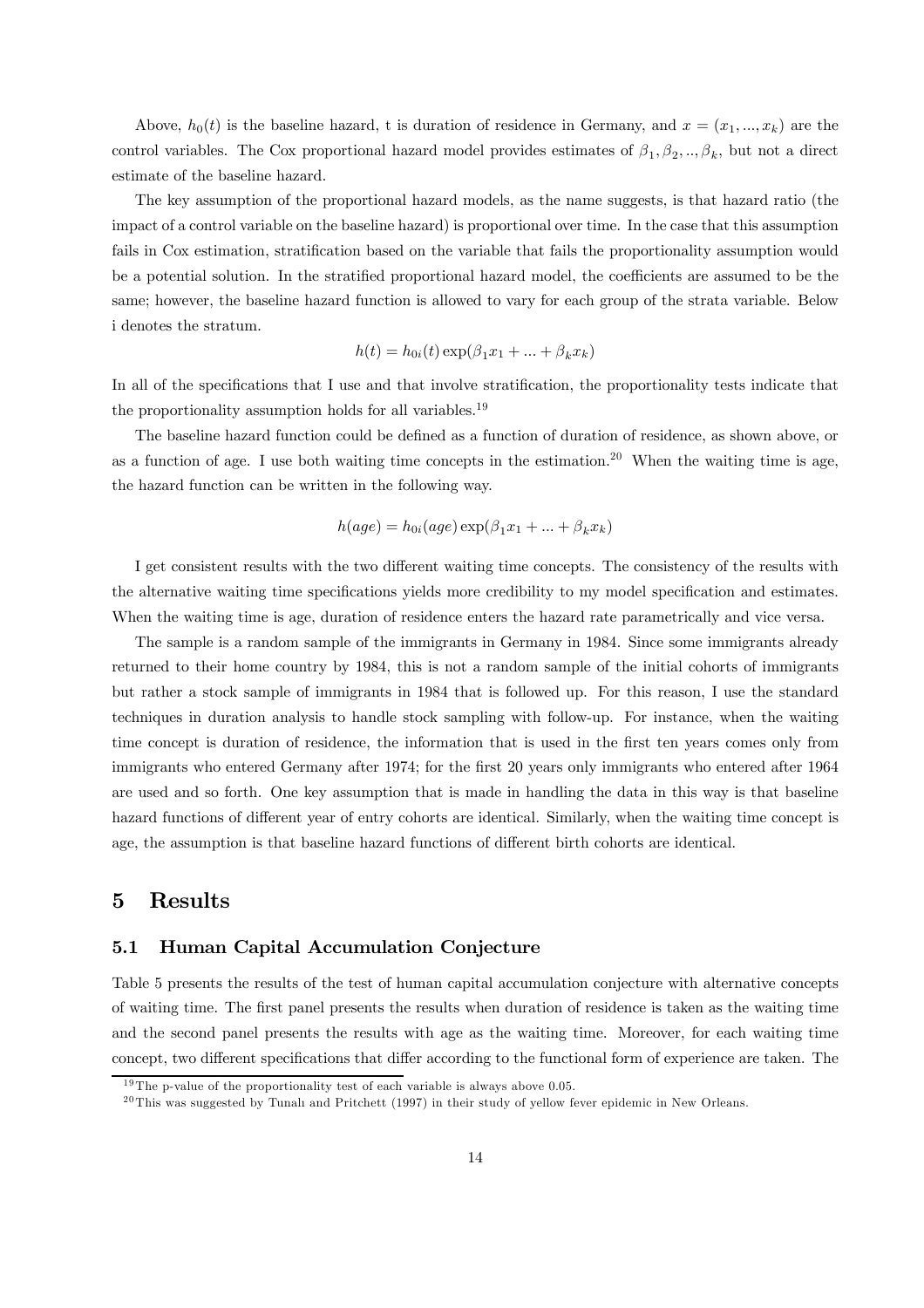regressions are done separately for each country of origin as it is not possible to find a unifying framework for returns to German labor market experience in each source country. A positive sign for the experience terms would be consistent with the human capital accumulation motivation. The only positive sign for the experience terms is for Turkish immigrants when duration of residence is the waiting time concept. Yet, these estimates are not statistically significant and in fact the coefficients estimates are very close to zero. (I also find a positive term for Greek immigrants when age is the waiting time concept and experience enter the specification in logarithmic form. However, in this specification, the experience terms fails the proportionality assumption at 5 percent level; therefore, the results are not valid.). In all other specifications, experience has a negative coefficient. For Spanish immigrants, under both waiting time concepts and under both functional forms, experience has a negative coefficient that is statistically significant. (This significance is at 1 percent level except for the case with age as the waiting time and experience in logarithmic form, in which case the significance is at 10 percent level.) For Italian immigrants, the negative coefficient of experience becomes significant when experience enters in the logarithmic form under both waiting time concepts. (The significance is at 5 percent level when duration is the waiting time and at 1 percent level when age is the waiting time.) In essence, for Turkish and Greek immigrants there is no evidence for German labor market experience influencing return migration decisions. For Italian and Spanish immigrants, I find that German labor market experience decreases return migration probability. Therefore, human capital acquisition as a motivation for immigration and the higher returns to human capital acquired in Germany after return as an explanation to return migration behavior are rejected. Moreover, that stayers are selected out of immigrants with higher accumulated German labor market experience for Italian and Spanish immigrants indicates a negative-selection in return migration for these source countries.

## 5.2 Savings Accumulation Conjecture

Table 6 displays the results of the stratified Cox proportional hazard estimation of the savings accumulation framework with the same two alternative concepts of waiting time. Moreover, in this case I apply this statistical model to two different samples. The difference between the samples comes from age restrictions. In the first sample, I use the full sample (all person-year observations at which immigrants are older than 18). In the second sample, I restrict the sample to observations at which immigrants are between the ages of 18 and 59 because in this case the focus is on the impact of employment status on return migration and workers in Germany can enter retirement after the age of 60.

I first examine the second panel in Table 6 because it presents the estimates for time-varying variables and savings potential is one of them. For time-varying variables, most of which have age interactions, not much can be inferred from looking at these estimates alone. Instead, Table 7 displays the joint significance of accumulated savings terms as well as that of earnings difference terms and retirement terms at selected age values. (Table 7 is based on the first two columns of Table 6 in which the full sample is used. The results hold in the smaller sample as well.) As can be seen from Table 7, a higher purchasing power of savings potential is associated with a higher hazard rate except for the very old immigrants. The positive impact of the savings potential at ppp is significant at 5 percent level between the ages of 37 and 53 when the waiting time is duration of residence and between the ages of 41 and 53 when the waiting time is age. For significance at 10 percent level, this age range widens to 32 to 54 and 38 to 56 with the alternative waiting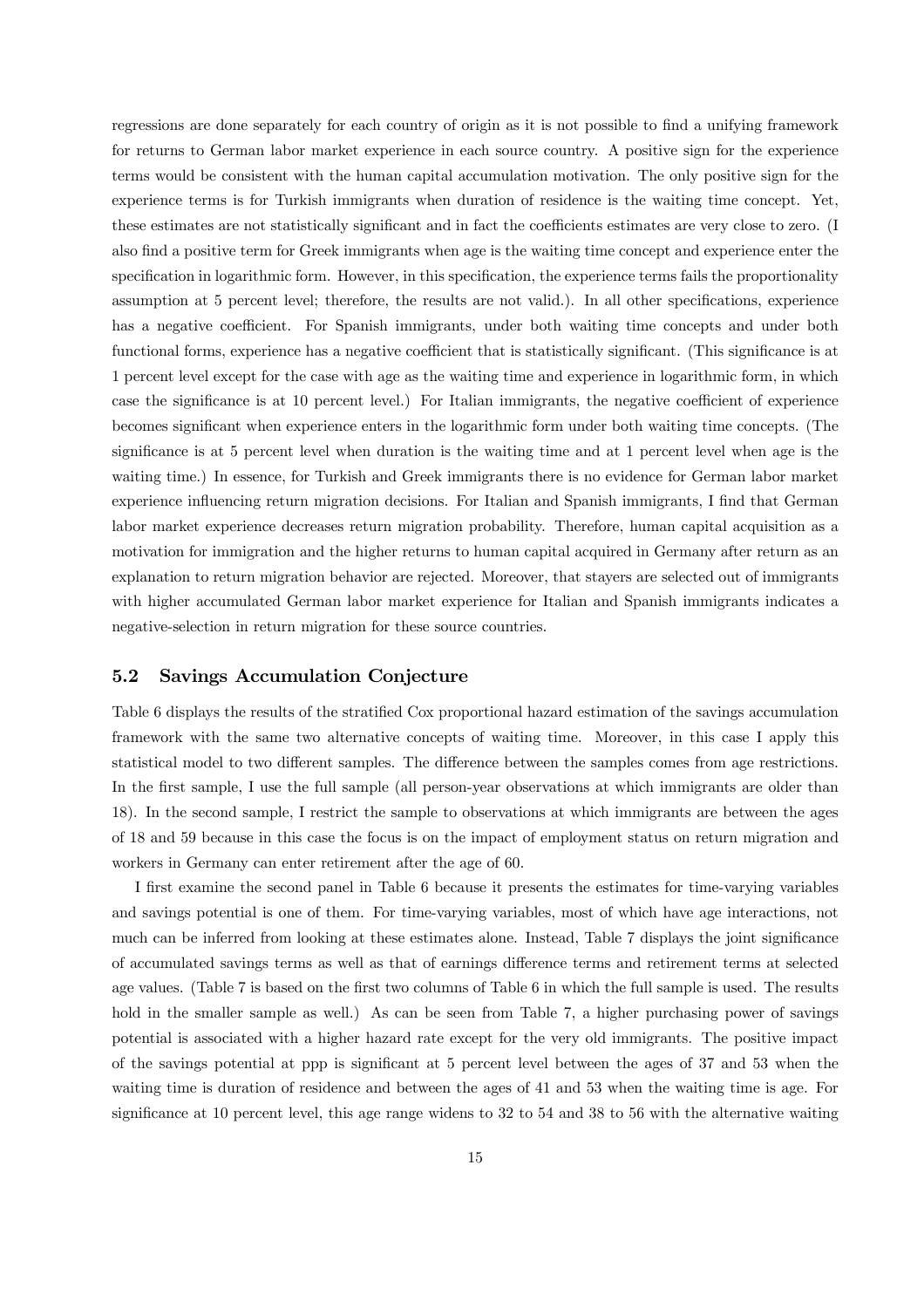time concepts of duration of residence and age, respectively. That a higher savings potential at ppp does not increase the hazard rate of a 70 year-old immigrant is not a surprise either as we would not expect somebody who is willing to return to his home country to decumulate his savings to wait until he turns 70 years old. However, for the prime working-age people, there is clear evidence that a higher purchasing power of savings potential increases return probability. This finding that a higher purchasing power of accumulated savings increases migrants' return propensity supports the hypothesis that savings accumulation is an integral part of these migrants' residence in Germany and that return migration is in fact part of an optimal life-cycle consumption smoothing problem in which return is motivated by lower prices in the home country.<sup>21</sup>

The other key variable in the savings accumulation framework was the earnings difference between the source and host countries, which determines the opportunity cost of returning. As can be seen from Table 7, earnings difference is in fact a significant actor that shapes the return migration decision. A higher earnings difference decreases hazard rates. (The significance is at 1 percent level until toward the end of working life.) Moreover, as expected, the magnitude of the fall in hazard rates is larger at younger ages. The potential loss in labor market earnings with return is more important for a 25 year-old immigrant than a 45 year-old immigrant. For a 65 year-old immigrant, who reaches retirement age, earnings difference loses its significance. All of these findings regarding earnings difference hold under both waiting time concepts.

Yet, I have not quantified the impact of a change in the savings potential at ppp or income differential on the hazard rate. Since these are continuous variables, interpretation of their marginal effects is a bit harder. In Table 7, the hazard ratios for savings potential at ppp shows the impact of a 100,000 increase in the savings potential at ppp.<sup>22</sup> However, the mean value of savings potential at ppp changes drastically over duration of residence and age. Therefore, it is not appropriate to compare the impact of same amount of level changes in this variable at different waiting times. A similar argument applies to income differential as immigrants' average income changes over age and duration of residence as well. (This change is not as drastic as the change in savings potential at ppp, though.) For these reasons, I measure the quantitative impact of these variables on return migration in a counterfactual experiment in which I increase wages in Germany by 10 percent. This leads to the same percentage change at all waiting times for both savings potential at ppp and earnings difference. This exactly corresponds to asking the following question: If immigrants' earnings were 10 percent higher from the time of their entry to Germany, how would their return migration propensities change at different ages?

Apart from this practical goal of measuring the impact of savings potential at ppp and earnings difference, there is a more fundamental economic question that I want to address. The theoretical impact of an increase in host country wages on immigrants' return decision is ambiguous. While it decreases the likelihood of return migration by increasing the wage differential between the two countries (substitution effect), it also makes immigrants more likely to return by allowing them to save at a faster pace (income effect).

Table 8 presents the results of this counterfactual for different age-at-entry and country of origin groups.<sup>23</sup>

<sup>&</sup>lt;sup>21</sup>If these immigrants are in Germany to accumulate savings, we would expect them to save a significant fraction of their income. In fact, Kumcu (1986), in his study of the saving behavior of Turkish immigrants in Germany, find very high saving rates.

 $^{22}\mathrm{This}$  is slightly less than 8 percent of the mean value.

 $^{23}$ Turkish and Italian immigrants are chosen because these are the immigrants for whom income effect is the strongest and the weakest, respectively.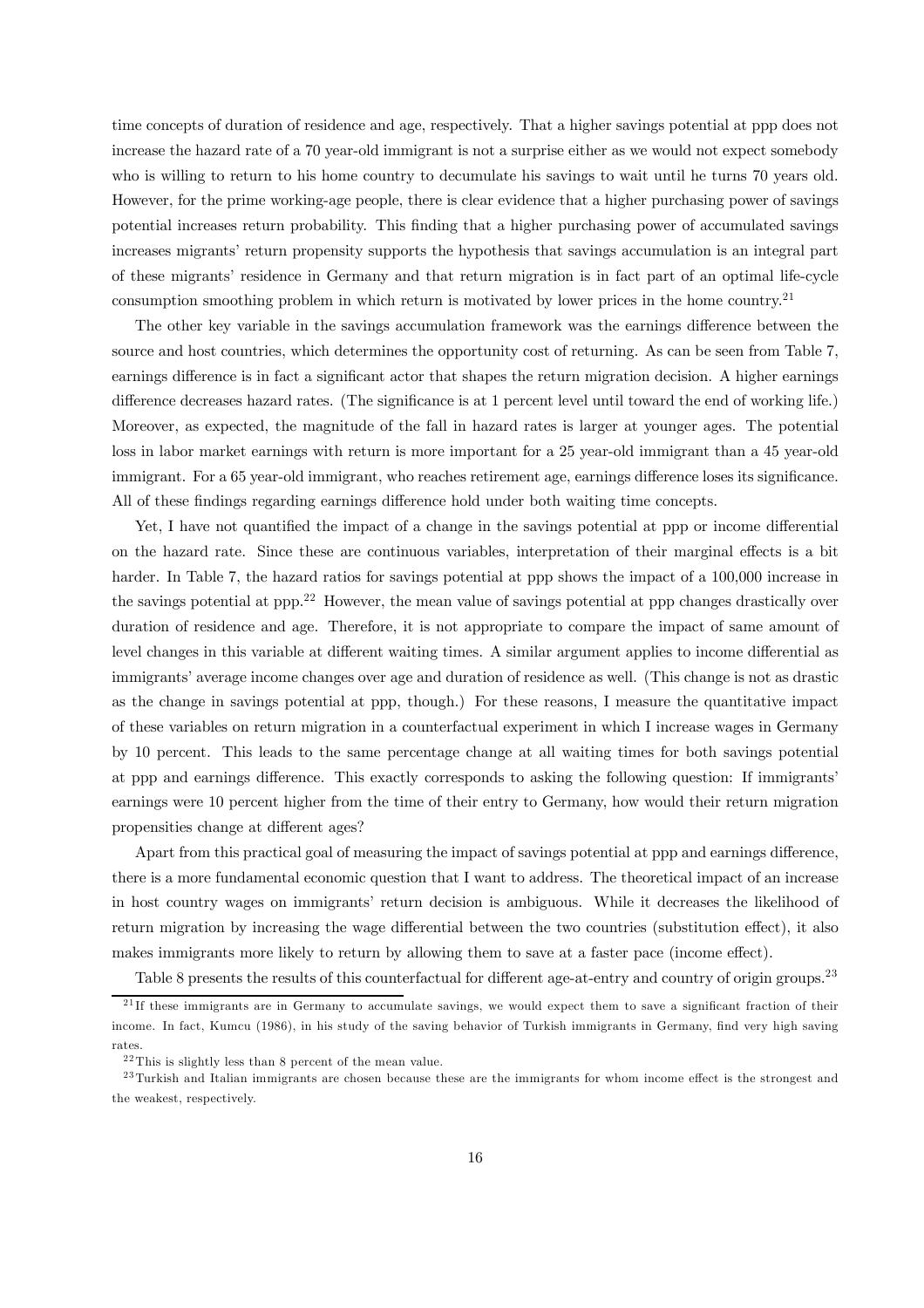For a Turkish immigrant that enters Germany at age 20, a 10 percent increase in German earnings increases his hazard rate at age 45 by 10.4 percent due to the increase in his savings potential at ppp. On the other hand, the increased earnings differential decreases his hazard rate by 34.6 percent at that age. This domination of substitution effect holds at all ages. For an Italian immigrant that enters at the same age, the magnitude of the income effect is smaller. The increase in the hazard rate at age 45 as a result of increased savings potential at ppp is 5 percent compared to 10.4 percent for Turkish immigrants. Income effect is much stronger for Turkish immigrants due to relatively lower prices in their home country. Table 7 also displays the results for immigrants that enter Germany at age 40 for both nationalities. For these immigrants, income effect is weaker as they have had less time in Germany to accumulate savings and therefore the impact of the increased savings ability is smaller. Therefore, for all age-at-entry and country of origin groups, we can assert that if German wages were higher, immigrants would be less likely to return at all ages.

#### 5.2.1 Impact of Labor Market Outcomes

The impact of retirement on hazard rates is reported in Table 7. In the estimation of savings accumulation conjecture with age as the waiting time concept (whose results are given in Table 6), the specification includes an interaction term of qualification for retirement with the Greek dummy (in order to not to fail the proportionality assumption for the Greek dummy). The results given in Table 7 regarding the impact of retirement when age is the waiting time concept are limited to non-Greek immigrant groups. Therefore, I concentrate on the results when duration of residence is the waiting time concept. As can be seen from Table 7, qualification for retirement increases the hazard rate by 136 percent. The significance is at 1 percent level. However, as years pass after qualification, the impact of qualification for retirement diminishes. One year after qualification, retirement qualification increases hazard rates by 105 percent and two years after by 78 percent. (The precision of the qualification for retirement estimate increases remarkably when some of the age interacted terms are excluded from the regression in the sensitivity analysis tests discussed at the end of this section because of the high correlation between these variables.)

Employment status is a very important factor in immigrants' return decision. Table 9 reports the impact of unemployment on return decision based on the estimates from the smaller sample. The direction of the impact of unemployment changes by the length of the unemployment spell. Immigrants who have been recently unemployed are in fact more likely to return whereas immigrants with longer unemployment spells, especially older ones, are more likely to stay. Moreover, the magnitude of the impact is remarkable in most cases. (These hold true under both waiting time concepts.) For instance, according to the estimates with age as the waiting time concept, a 20 year-old immigrant who became unemployed within the last year is more than 10 times more likely to return compared to an employed immigrant of the same age. For immigrants with a spell length that is less than a year, a 30 year-old immigrant is 6.5 times more likely to return, a 40 year-old one more than 4 times more likely to return and a 50 year-old one is 2.6 times more likely to return. This picture is reversed for longer unemployment spells. For instance, a 55 year-old immigrant with an unemployment spell that is longer than 4 years has an 83.5 percent lower hazard rate. As the length of the unemployment spells increases, the fall in the hazard rates becomes especially large. For a 45 year-old unemployed immigrant, unemployment is associated with a 92.7 percent lower hazard rate when the spell length is six years, 98 percent lower hazard rate when the spell length is eight years and more than 99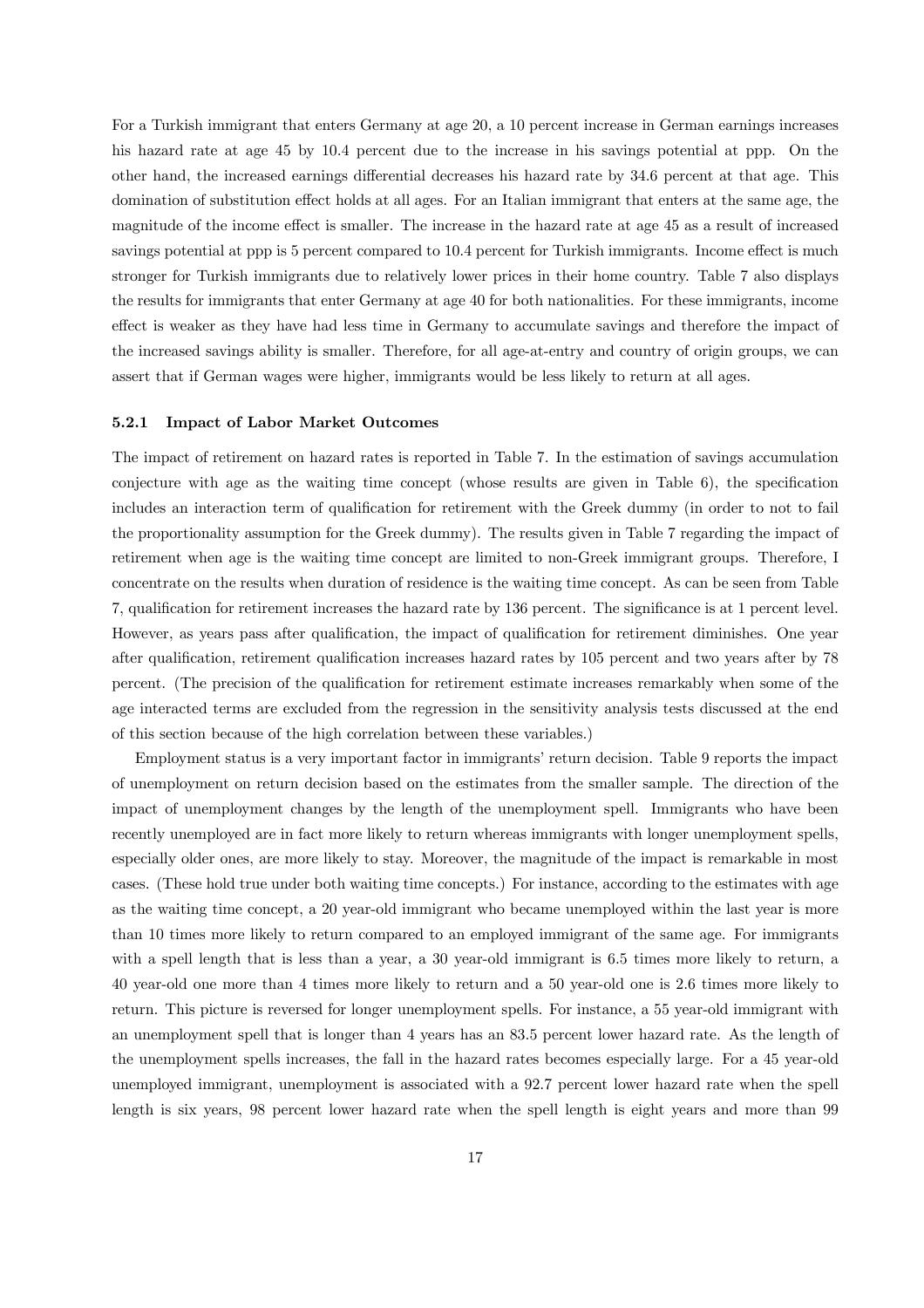percent lower hazard rate when it is ten years. (These estimates are based on the specification with age as the waiting time concept.)

A comparison of the fraction of immigrants whose hazard rates increase with unemployment to the fraction of immigrants whose hazard rates decrease with unemployment would depend on the distribution of unemployment spell lengths. Table 10 presents this distribution. 42.5 percent of the unemployed have a spell length that is less than a year. As shown in Table 9, for almost all of these unemployed with a spell length that is less than a year that unemployment is associated with a higher hazard rate is statistically significant. The groups for which there is statistically significant evidence that unemployment is associated with a lower hazard rate include those with an unemployment spell that is at least three years and younger immigrants of these groups are not included in this. Even with the inclusion of younger ones, the percentage of immigrants with an unemployment spell that is at least 3 years is less than 14 percent. Therefore, we can conclude that the percentage of unemployed immigrants for whom unemployment is associated with a higher return rate is much higher.

#### 5.2.2 Impact of Demographic Characteristics

The estimates for the time-invariant variables are given in the first panel of Table 6. The country of origin effects can only be seen for the larger sample as the small sample is stratified according to country of origin. According to the larger sample, even after controlling for a number of individual as well as country level characteristics, Greek immigrants are 82 percent and Spanish immigrants are 165 percent more likely to return compared to Turkish immigrants when duration of residence is the waiting time concept. (Significance is at 1 percent level.)<sup>24</sup> This may partly be a result of country level characteristics that are missing like social networks. Greek and Spanish communities in Germany are smaller compared to those of Turkish and Italian immigrants.

In 1984, the German government implemented a return policy in which financial bonuses were given conditional on return, particularly geared toward Turkish immigrants. The interaction of Turkish dummy with the 1984 dummy is meant to capture the effect of this policy. (All specifications include calendar year dummies.) Under both waiting time concepts in the full sample, this variable has a positive impact on the hazard rate that is significant at 1 percent level. Moreover, the magnitude of the increase was remarkable: 236 percent when the waiting time is duration of residence, 204 percent when it is duration of residence.

The coefficient estimates also indicate that a higher age-at-entry is associated with a higher hazard rate. This is statistically significant at 1 percent level in the full sample; however, in the smaller sample the coefficient becomes smaller and loses its significance. This implies that age-at-entry becomes especially important in the return decision after age 60 as immigrants reach retirement.

Indicators of educational attainment of immigrants turn out to be insignificant. The only exception is for college graduates in the full sample when duration of residence is taken as the waiting time concept. There is evidence that is statistically significant only at 10 percent level that college graduates are more likely to return. As it was shown in Table 1, the variation in the educational attainment of immigrants is small. A

<sup>&</sup>lt;sup>24</sup>When age is taken as the waiting time, the significance of Greek dummy decreases to 10 percent level because this specification also includes Greek dummy interacted with qualification for retirement. Otherwise, Greek dummy fails the proportionality test.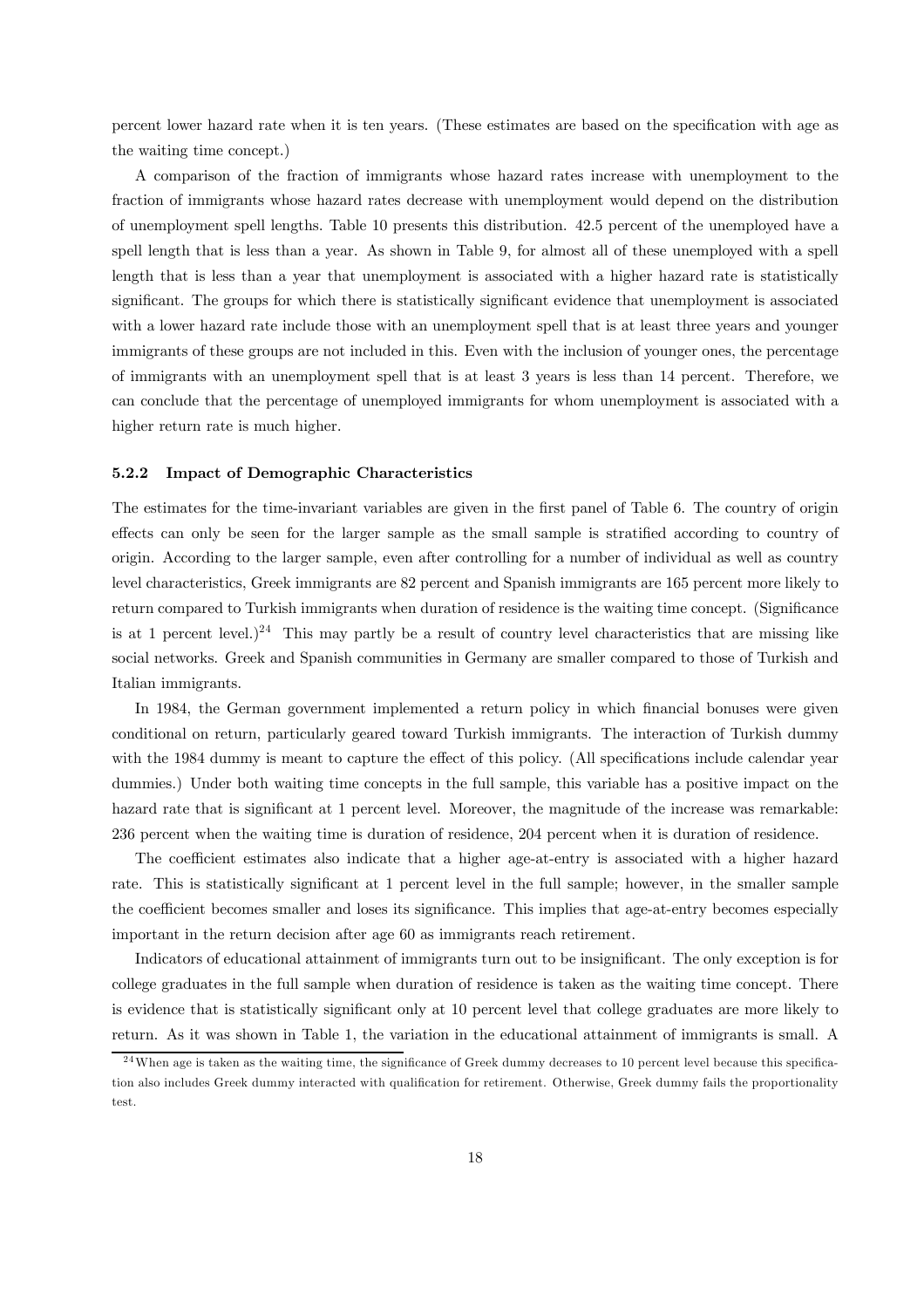small fraction of immigrants are high school or college graduates. This could partly explain the low precision in the estimates of these variables.

#### 5.2.3 Baseline Hazard Function

Figures 3 and 4 display the baseline hazard functions according to marriage status at entry when the waiting time concept is duration of residence and age, respectively.<sup>2526</sup> The baseline hazard function over duration of residence is initially downward-sloping for both marriage-at-entry groups; however, there are marked differences. The level of baseline hazard rates in the first five years for immigrants who are not married at entry are substantially higher. Moreover, the slope of the downward-trending profile is very high in the first ten years for these immigrants. There is a kink at 10 years of residence after which the baseline hazard function still has a downward trend, albeit at a much slower pace. After 25 years of residence, the baseline hazard function gains a gently increasing slope as immigrants reach retirement age. For immigrants who are married at entry, the downward slope in the first 10 years is not as strong, and the period between 10 and 25 years of residence is flat giving the hazard function a saucer-shaped look compared to the still downward-sloping profile of the other marriage-at-entry group. Moreover, the rise after 25 years of residence is more pronounced.

When we compare the baseline hazard functions in Figure 4 according to age, we see that both functions are similar in the sense that they are both initially downward-sloping at younger ages, then relatively constant until around age 50 after which they gain positive slopes toward the end of immigrants' lifespans. Moreover, the levels of two baseline hazard functions after age 40 are quite similar. However, there are substantial differences in the levels before this age. First, the baseline hazard rates for immigrants that are married at entry are much higher at all ages before 40. Second, the baseline hazard function for immigrants not married at entry has a downward slope until age 30 but becomes flat between ages 30 and 40 whereas the downward-sloping trend of the baseline function of immigrants married at entry continues until age 40. These differences highlight the importance of allowing a specification that can account for the differences in the timing of return behavior according to the marriage status at arrival.

An interesting feature of the baseline hazard functions is that even though conditional on age hazard rates of immigrants that are married at entry are higher until age 40, the baseline hazard rates within the first five years of residence in Germany are higher for immigrants who are not married at entry. These two facts can be reconciled examining the age composition of these two groups. Since immigrants who are not married at entry are much younger on average and baseline hazard rates are higher for younger immigrants, their hazard rates within the first five years in Germany are higher despite their lower hazard rates conditional on age.

#### 5.2.4 Sensitivity Checks

I conduct a number of sensitivity tests of the above findings using variations in the sample size, in the interaction terms with age as well as in the assumptions on immigrants' expectations on macro variables. The above results already listed findings from two different sample sizes distinguished by the age intervals they

 $^{25}$ Due to the stratification by marriage status at entry, there are two baseline hazard functions.

 $^{26}$  All of the variables are set at their mean values. Time-variant variables are set at their mean for that time period.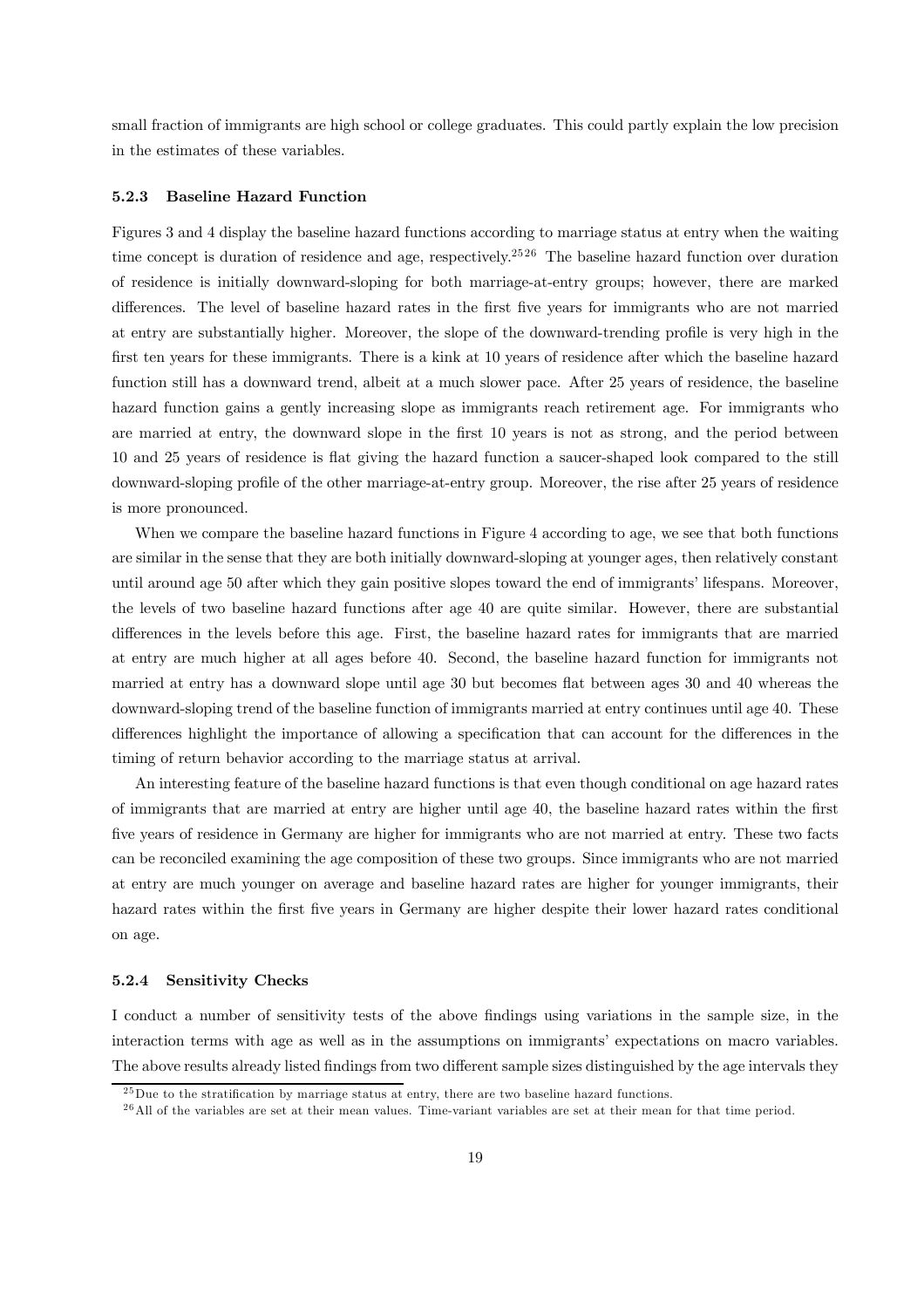cover. The estimates from the smaller sample were primarily used to examine the impact of unemployment. However, the estimates from this sample also indicate that the findings regarding the impact of accumulated savings and earnings differential are preserved under both waiting time concepts.

Another specification test is with regard to the interaction terms of accumulated savings controls with age. In the savings accumulation framework, the specifications included both first and second order interaction terms of age with the purchasing power of savings potential. I test the robustness of the results using only a first-order interaction term and no interaction term at all. With only a first-degree interaction term, that savings potential at ppp is associated with a higher hazard rate still holds. However, the age band at which statistical significance is at 5 percent now widens to cover all the ages up to and including 52 (under both waiting time concepts.) When the same only first-order interaction term restriction is imposed in the smaller sample, that savings potential at ppp increases hazard rates is statistically significant at 5 percent level for all ages up to and including 51 (under both waiting time concepts). Even when there are no interaction terms of savings potential at ppp with age, that savings potential at ppp increases hazard rates still holds in the small sample — which covers a narrower age interval — and this is significant at 5 percent level. This result also holds under both waiting time concepts. In summary, that savings potential at ppp increases hazard rates is robust to the age interaction terms.

The time variation in the macro variables as well as the cross-section variation across the source countries were utilized in the above analysis. However, this makes the assumption that immigrants perceive the changes in ppp and real wage ratios every year as permanent. Another approach would be to take just one smoothed value of these macro variables over time for each source country assuming that consumers take annual changes as completely transitory (making the other extreme assumption). In this case, there is cross-country variation in the macro variables but no time variation. In the savings accumulation framework, a higher savings potential at ppp still implies a higher hazard rate. Moreover, the age range for which there is statistical significance at 5 percent level widens to cover all ages between 26 and 56 when the waiting time is duration of residence and ages between 38 and 58 when the waiting time is age.

# 6 Conclusions

A number of conjectures have been proposed in order to rationalize return migration decisions. One of the most prominent ones is the capital accumulation hypothesis which states that return migration is part of optimal life-cycle migration decisions in which the return decision is motivated by either higher purchasing power of accumulated savings in the host country after return or higher returns to human capital acquired in the host country after return. In this paper, I test this conjecture in the context of immigrants in Germany. In addition, I examine how labor market outcomes like unemployment and retirement influence return migration decision. Finally, I characterize the level, timing, and selection of the return migration behavior and derive a number of policy implications of these.

The empirical analysis uses a rich micro level dataset (German Socioeconomic Panel) as well as macro level data that displays both cross-country and time variation. In the estimation, I use a flexible duration analysis method with alternative concepts of waiting time. Moreover, I conduct a battery of diagnostic tests and show that the results are robust.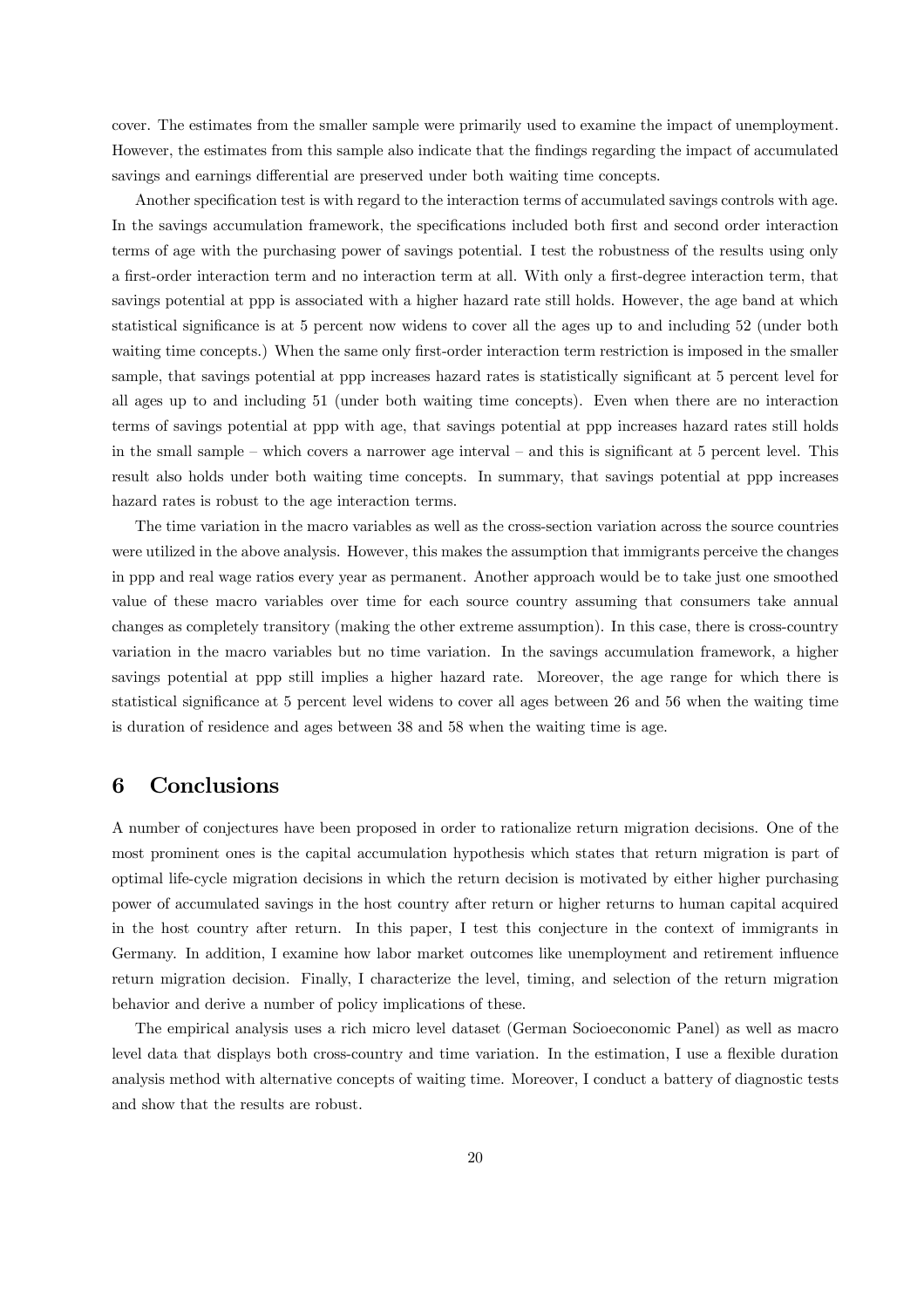The test of the capital accumulation hypothesis reveals firm evidence for savings accumulation motive for immigrants in Germany whereas human capital accumulation motive is rejected. Therefore, return migration, in this context, can be seen part of the optimal life-cycle problem in which the reason to immigrate was to accumulate savings. Moreover, that immigrants with a higher savings potential are more likely to return imply that the return of the accumulated physical capital in Germany could make an important contribution to the source country economies.

In this framework of immigrants residing in the host country to accumulate wealth, the theoretical impact of an increase in wages in Germany is ambiguous. Using the estimates of my statistical model, I examine the impact of a 10 percent increase in German earnings and find that immigrants become less likely to return at all ages. This holds for all country of origin and age-at-entry groups.

This paper also examines how unemployment status influences immigrants' return decision. The literature so far has uncovered negative selection in terms of employment status in return migration from Germany. However, what I find is that the answer to this question depends on the length of the unemployment spell. Immigrants whose unemployment spells are shorter than a year are in fact more likely to return. On the other hand, those with longer unemployment spells, especially older immigrants in this group, are more likely to stay. Given the generosity of the German unemployment insurance system in terms of the duration of the benefits, it is no surprise that older long-term unemployed immigrants with a small chance of finding employment in either country prefer to stay in Germany whereas younger short-term unemployed immigrants are more likely to return once they realize that they will not be able to attain their savings accumulation goal due to poor employment prospects. Examining the distribution of unemployment spells of immigrants in Germany, I find that the proportion of unemployed immigrants for whom unemployment decreases return migration probability is higher. That long-term unemployed immigrants are more likely to stay and that there is very strong state dependence in unemployment suggest that return policies targeted toward this group, such as financial bonuses conditional on return, could be beneficial for the German unemployment insurance system. The amount of financial bonuses which would encourage these immigrants to return could be less than the total amount of unemployment benefits that are going to be paid in many years. In fact, the results of this study also indicate that a similar policy that was implemented in 1984 to encourage immigrants return home increased the return rates of Turkish immigrants significantly at that year.

In addition to the selection in return migration, this paper also characterizes the level and timing of return behavior. The level of return migration is quite high and exhibits significant variation according to country of origin. Immigrants from EU countries are more likely to return. The probability that a 30 year-old Greek immigrant will stay in Germany all throughout his life is less than 8 percent. This probability rises to 34 percent for a Turkish immigrant.

The timing of return exhibits interesting differences by country of origin. The hazard function over age for Turkish immigrants has a hump-shaped profile that reaches its peak between the ages of 45 and 54. On the other hand, the hazard function of immigrants from EU countries are parabolic. Their hazard rates are higher at early ages and after retirement. Unemployment rates of Turkish immigrants in their fifties are very high. That many choose to return between the ages of 45 and 54 implies that return migration behavior brings about a much less take-up of unemployment benefits. Return migration at these ages also increases the net contributions to the pension insurance system for Turkish immigrants as periods of unemployment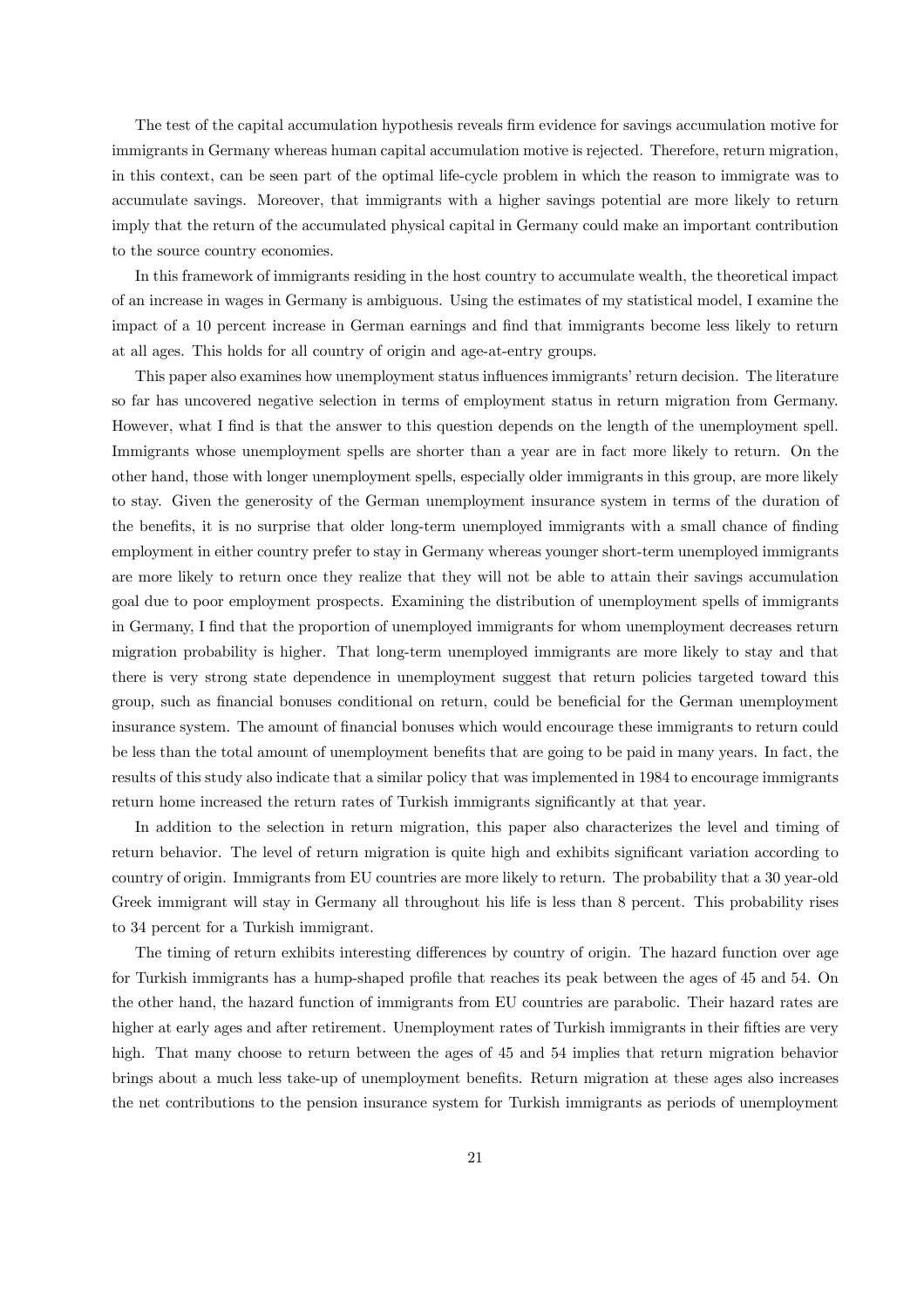count toward the pension qualifying period while immigrants make no contributions at these periods. In addition, that immigrants become much more likely to return after retirement implies that return migration alleviates the potential burden an aging immigrant population would exert on the health insurance system of the host country. The hazard functions also indicate very high hazard rates in the first five years in Germany. This implies that many immigrants return before they qualify to the German pension insurance system.

Finally, marriage status at arrival emerges as a key element in disentangling the impact of different variables because the shape of the hazard functions are quite different by this status. Immigrants who are not married at arrival are more likely to return within the first five years of residence. Yet, conditional on age, immigrants who are married at entry are more likely to return.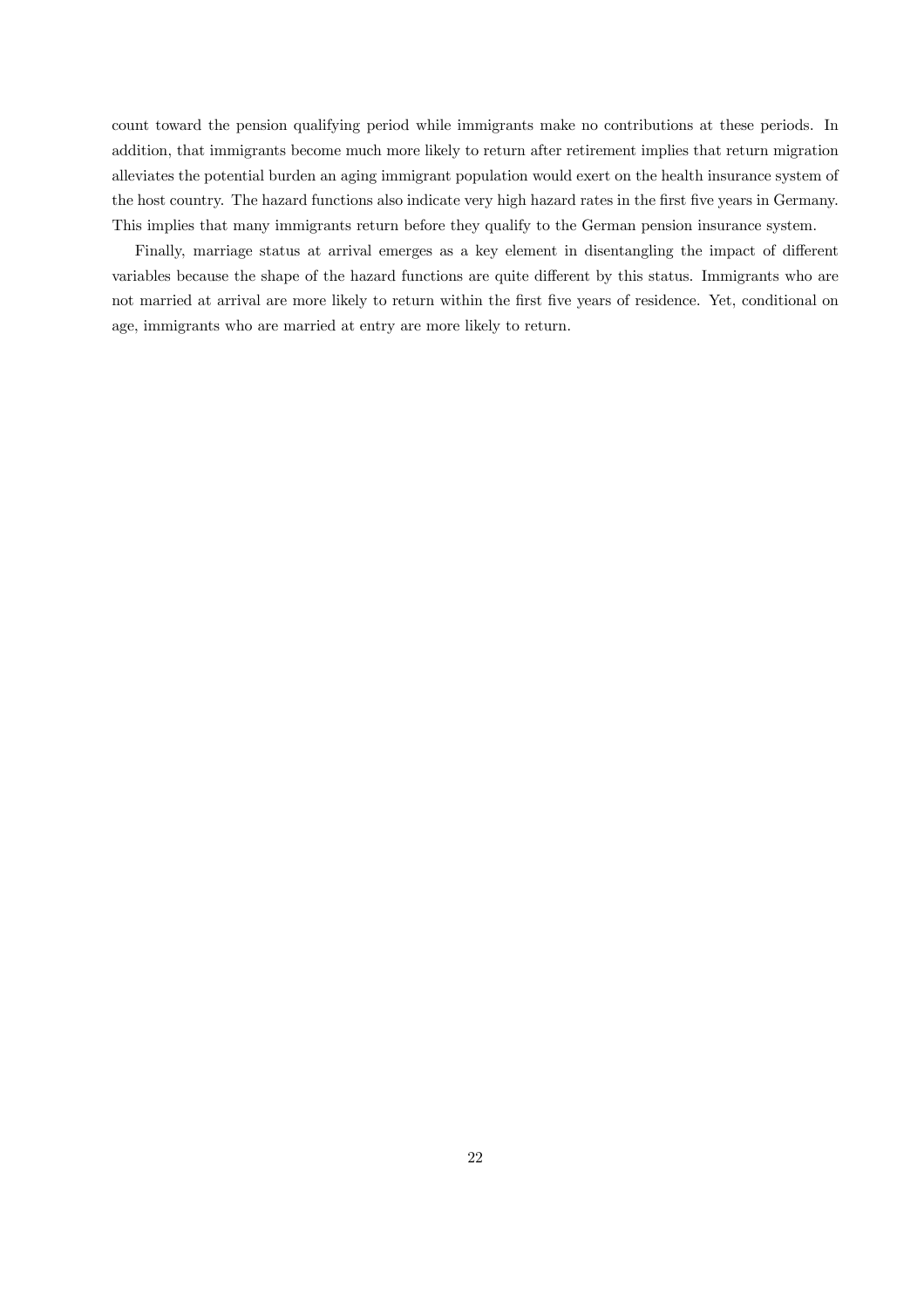# References

- [1] Aydemir, A., Robinson, C., 2006. Global Labor Markets, Return and Onward Migration. Working Paper #2006-1, CIBC Working Paper Series.
- [2] Bellemare, C., 2003. Economic Assimilation and Outmigration of Immigrants in West-Germany. Discussion Paper 65, Tilburg University, Center for Economic Research.
- [3] Berninghaus, S., Siefer-Vogt, H.G., 1993. The Role of the Target Savings Motive in Guest Worker Migration. Journal of Economic Dynamics and Control 17, 181-205.
- [4] Boersch-Supan, A., Schnabel, R., 1999. Social Security and Retirement in Germany. In: Gruber, J., Wise, D. (Eds.), Social Security and Retirement Around the World, The University of Chicago Press, Chicago, pp. 135-180.
- [5] Borjas, G.J., 1994. The Economics of Immigration. Journal of Economic Literature 32, 1667-1717.
- [6] Borjas, G.J., 2000. Labor Economics. McGraw-Hill.
- [7] Borjas, G.J., Bratsberg, B., 1996. Who Leaves? The Outmigration of the Foreign-born. Review of Economics and Statistics 78, 165-176.
- [8] Bureau of Labor Statistics, International Comparisons of Hourly Compensation Costs for Production Workers in Manufacturing, Supplementary Tables, 1975-2005.
- [9] Constant, A., Massey, D., 2003. Self-Selection, Earnings, and Out-Migration: A Longitudinal Study of Immigrants to Germany. Journal of Population Economics 16, 631-653.
- [10] Cox, D. R., 1972. Regression Models and Life-tables. Journal of the Royal Statistical Society, Series B 34, 187-220.
- [11] Djajic, S., 1989. Migrants in a Guest-Worker System: A Utility Maximizing Approach. Journal of Development Economics 31, 327-339.
- [12] Dustmann, C., 2003. Return Migration and Optimal Migration Duration. European Economic Review 47, 353-369.
- [13] Dustmann, C., Kirschkamp, O., 2002. The Optimal Migration Duration and Activity Choice after Remigration. Journal of Development Economics 67, 351-372.
- [14] Freeman, R.B., Oostendorp, R., 2000. Wages Around the World: Pay Across Occupations and Countries. NBER Working Paper No. 8058.
- [15] Hansen, J., Lofstrom, M., 2003. Immigrant Assimilation and Welfare Participation: Do Immigrants Assimilate Into or Out-of Welfare. Journal of Human Resources 38, 192-218.
- [16] Hill, J.K., 1987. Immigrant Decisions Concerning Duration of Stay and Migration Frequency. Journal of Development Economics 25, 221-234.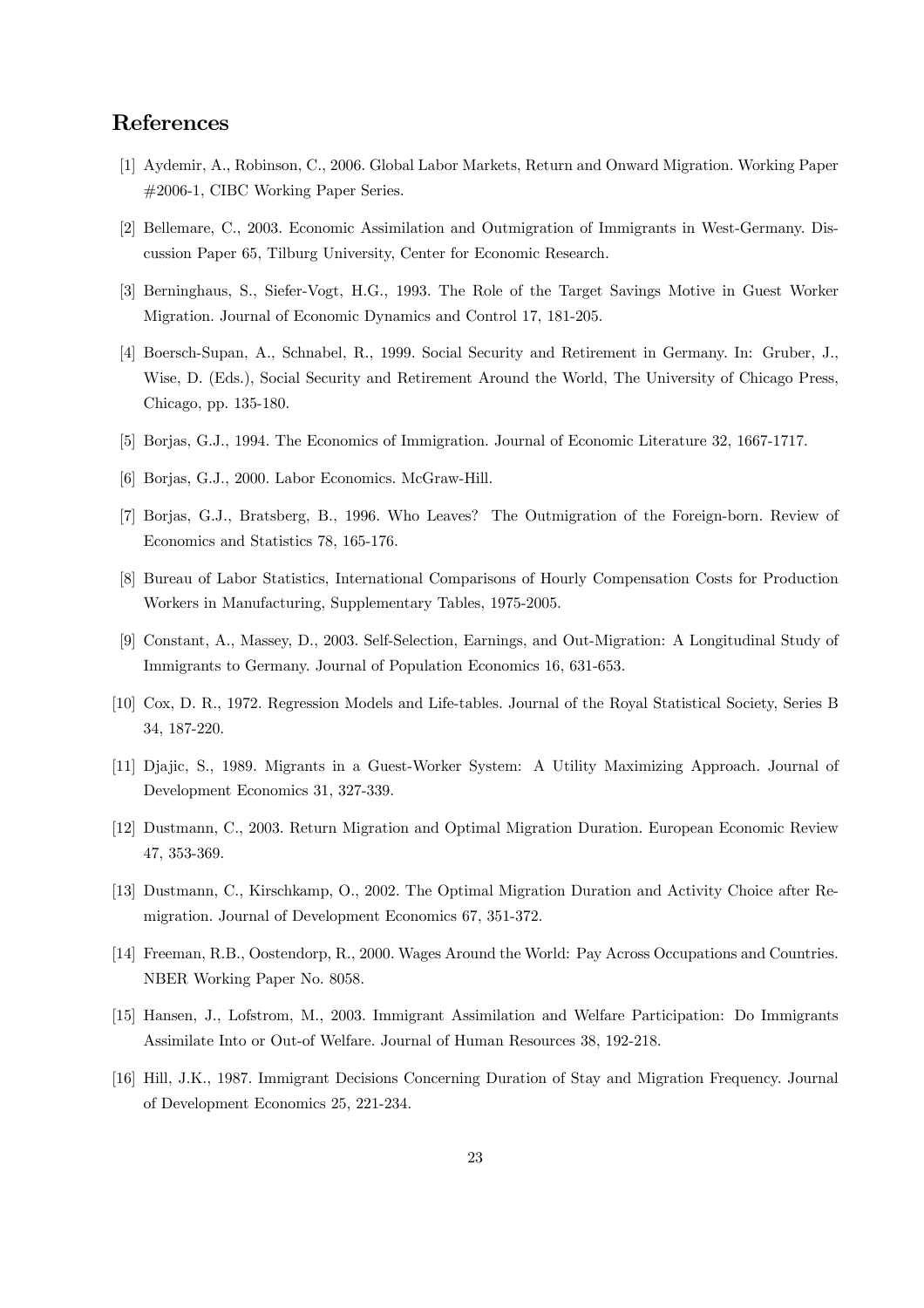- [17] Jasso, G., Rosenzweig, M., 1982. Estimating the Emigration Rates of Legal Immigrants Using Administrative and Survey Data: The 1971 Cohort of Immigrants to the United States. Demography 19, 279-290.
- [18] Jenkins, S.P., 2004. Survival Analysis. Unpublished manuscript, Institute for Social and Economic Research, U. of Essex, Colchester, UK.
- [19] Kirdar, M.G., 2005. Return Migration and Saving Behavior of Foreign Workers in Germany. Working Paper 0506, Economic Research Center, Middle East Technical University, 2005.
- [20] Klinthall, M., 1999. Greek Return Migration from Sweden 1968-1993. mimeo, Lund University.
- [21] Kumcu, E.M., 1989. The Savings Behavior of Migrant Workers: Turkish Workers in W. Germany. Journal of Development Economics 30, 273-286.
- [22] Lin, D.Y., Wei, L.J., 1989. The Robust Inference for the Cox Proportional Hazards Model. Journal of the American Statistical Association 84, 1074-8.
- [23] Organization for Economic Development and Cooperation (OECD), 2002. OECD Indicators, Benefits and Wages.
- [24] Organization for Economic Development and Cooperation (OECD), 2002. OECD Indicators, PPP.
- [25] Paine, S., 1974. Exporting Workers: the Turkish case. Cambridge, Cambridge.
- [26] Riphahn, R., 1998. Immigrant Participation in Social Assistance Programs. IZA Working Paper No:15.
- [27] StataCorp., 2003. Stata Survival Analysis and Epidemiological Tables Reference Manual. College Station, TX.
- [28] StataCorp., 2003. Stata Statistical Software: Release 8.0. College Station, TX.
- [29] Storesletten, K., 2000. Sustaining Fiscal Policy Through Immigration. Journal of Political Economy 108, 300-23.
- [30] Tunalı, I., 2000. Rationality of Migration. International Economic Review 41, 893-920.
- [31] Tunalı, İ., Pritchett, J., 1997. Cox Regression with Alternative Concepts of Waiting Time: The New Orleans Yellow Fever Epidemic of 1853. Journal of Applied Econometrics 12, 1-25.
- [32] Wagner, G., Burkhauser, R., Behringer F., 1993. The English Language Public Use File of the German Socio-Economic Panel Study. Journal of Human Resources 28, 429-433.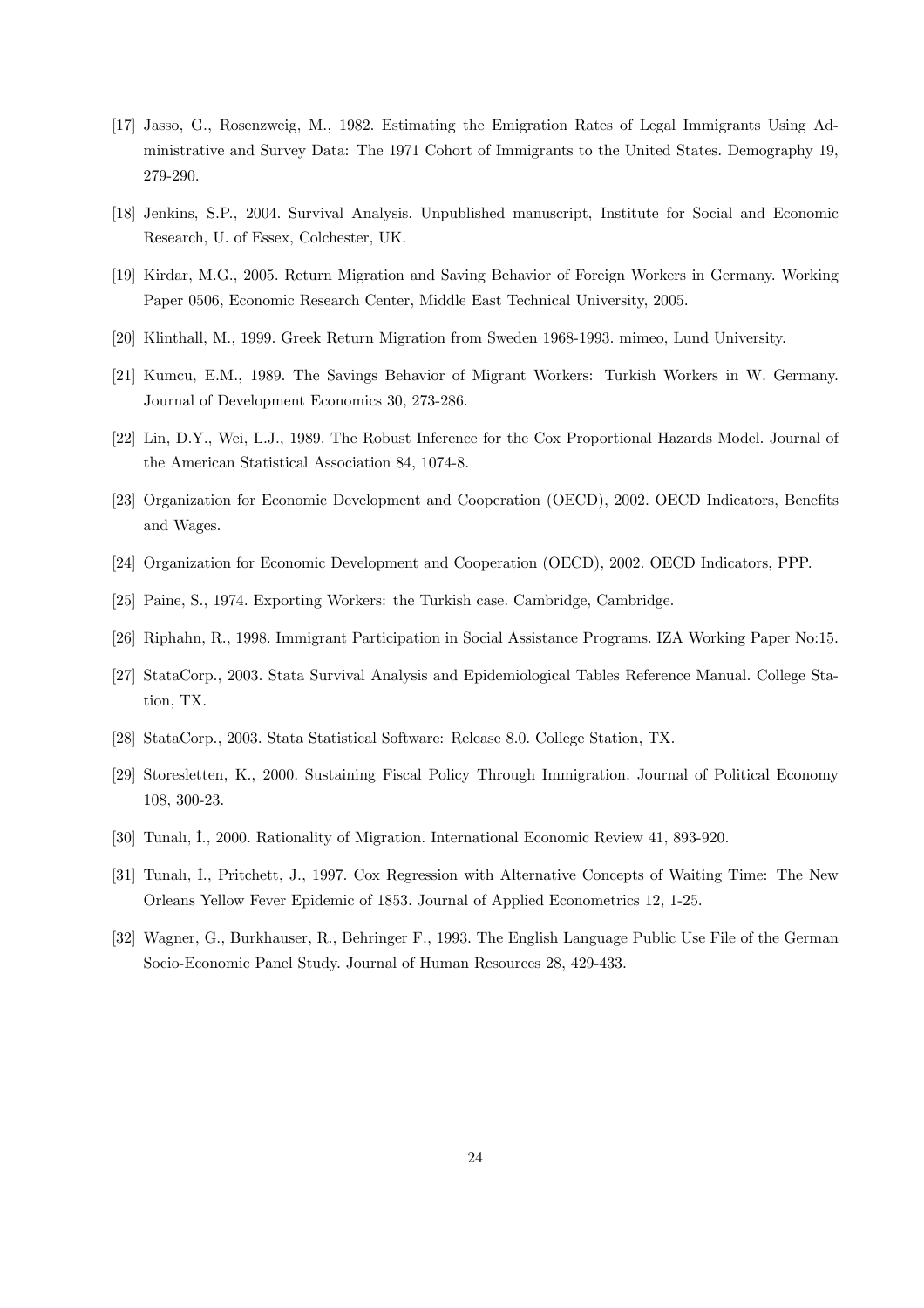| <b>Variables Used in Estimation</b>                    |           |           |                |           |           |
|--------------------------------------------------------|-----------|-----------|----------------|-----------|-----------|
|                                                        | Turkish   | Greek     | <b>Italian</b> | Spanish   | Total     |
| <b>Initial Sample</b>                                  |           |           |                |           |           |
| # Observations                                         | 310       | 156       | 210            | 148       | 824       |
| Age At Entry                                           | 28.79     | 28.50     | 25.38          | 27.87     | 27.809    |
| Married At Entry                                       | 55.7%     | 42.0%     | 26.1%          | 39.4%     | 45.3%     |
| <b>High School</b>                                     | 20.0%     | 20.3%     | 20.3%          | 16.1%     | 19.8%     |
| College                                                | 3.3%      | 11.9%     | 1.3%           | 6.2%      | 4.0%      |
| <b>Full Sample</b>                                     |           |           |                |           |           |
| # Observations                                         | 2,892     | 1,423     | 1,902          | 1,062     | 7,279     |
| <b>Years of Residence</b>                              | 19.3      | 21.9      | 21.7           | 23.3      | 20.5      |
| Age                                                    | 47.4      | 49.6      | 47.2           | 49.9      | 47.8      |
| <b>Qualifed to Retire</b>                              | 3.9%      | 8.4%      | 5.5%           | 7.5%      | 5.1%      |
| # Years Qualified                                      | 3.6       | 2.0       | 3.2            | 2.8       | 3.1       |
| Unemployed                                             | 13.2%     | 6.1%      | 6.8%           | 4.1%      | 10.1%     |
| Unemployment Spell Length                              | 1.4       | 1.8       | 1.4            | 1.0       | 1.4       |
| Experience                                             | 17.4      | 20.7      | 20.5           | 22.6      | 18.9      |
| Earnings Difference                                    | 23.856    | 26.465    | 7.905          | 20.805    | 19,888    |
| Savings Potential at PPP                               | 1,450,686 | 1,361,471 | 891,353        | 1,117,930 | 1,275,318 |
| <b>Variables Used in Generating Savings Potential</b>  |           |           |                |           |           |
|                                                        | Turkish   | Greek     | Italian        | Spanish   | Total     |
| # Observations                                         | 2.892     | 1,423     | 1,902          | 1.062     | 7,279     |
| Household Income                                       | 51,195    | 57,477    | 52,531         | 54,969    | 52,535    |
| Minimum Consumption Level                              | 16,410    | 14,398    | 14,351         | 13,963    | 15,483    |
| Variables Used in Generating Minumum Consumption Level |           |           |                |           |           |
|                                                        | Turkish   | Greek     | Italian        | Spanish   | Total     |
| # Observations                                         | 2,892     | 1,423     | 1,902          | 1,062     | 7,279     |
| <b>Household Size</b>                                  | 3.79      | 3.19      | 3.14           | 3.05      | 3.50      |
| Spouse Abroad                                          | 9.0%      | 3.1%      | 5.2%           | 2.9%      | 6.9%      |
| # Children Abroad                                      | 0.27      | 0.12      | 0.13           | 0.10      | 0.21      |

# Table 1: Descriptive Statistics by Country of Origin (Mean Values)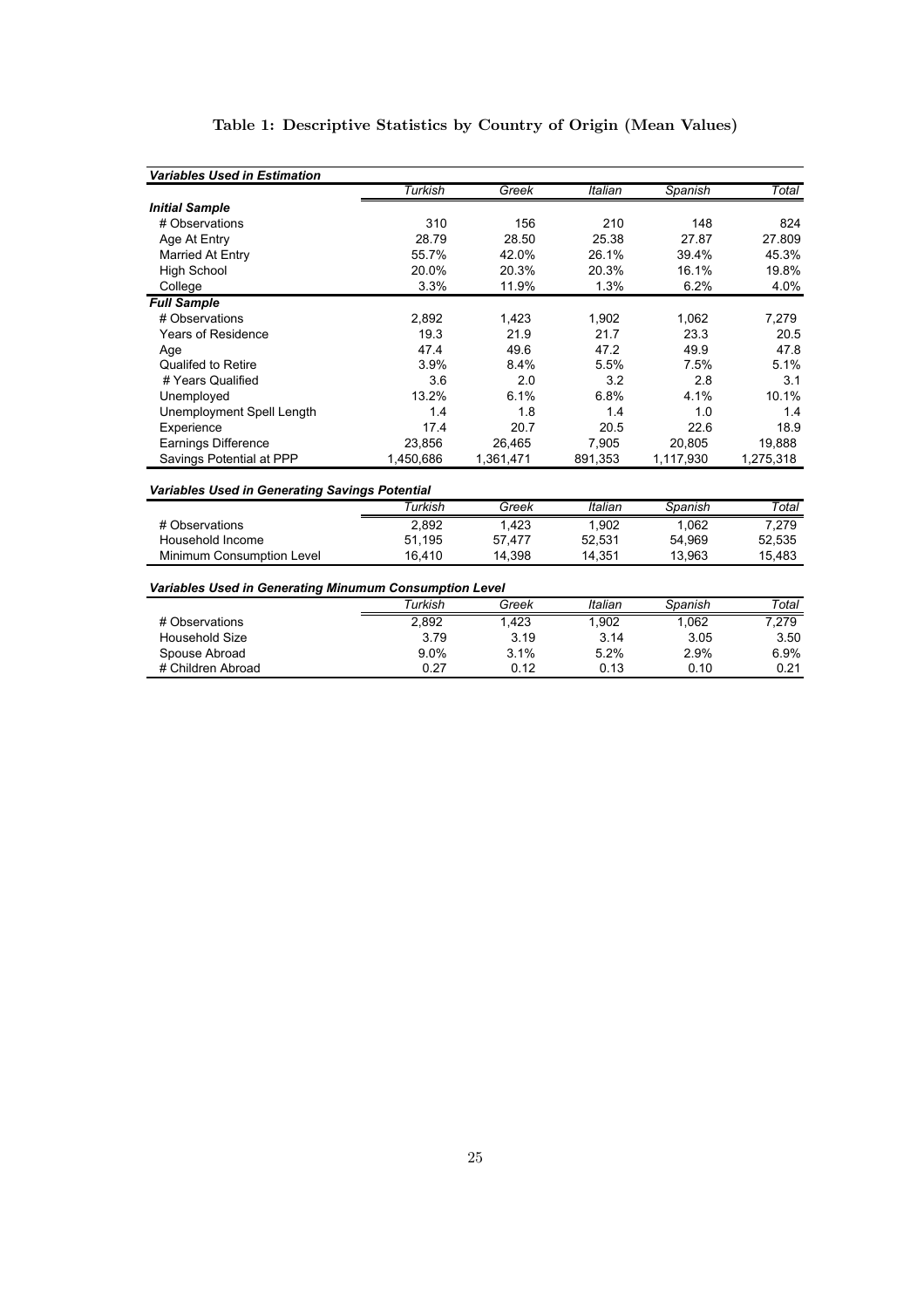|                | urkish | Greek  | Italian | Spanish | ™otal  |
|----------------|--------|--------|---------|---------|--------|
| Time At Risk   | 2.892  | .423   | .902    | .062    | 7.279  |
| Incidence Rate | 0.0293 | J.0365 | 0.0240  | 0.0460  | 0.0299 |

## Table 2: Incidence Rates of Return Migration

| Table 3: Lifetime Survivor Rates After Certain Ages |  |
|-----------------------------------------------------|--|
|-----------------------------------------------------|--|

|     | Turkish | Greek | Italian | Spanish | Total |
|-----|---------|-------|---------|---------|-------|
| Age |         |       |         |         |       |
| 30  | 34.2%   | 7.7%  | 21.7%   | 10.1%   | 19.8% |
| 40  | 37.6%   | 10.5% | 31.0%   | 13.4%   | 24.6% |
| 50  | 53.0%   | 13.0% | 35.5%   | 17.6%   | 32.7% |

|  | Table 4: Cumulative Hazard Rates by Age Intervals $^{2728}$ |  |  |  |  |  |
|--|-------------------------------------------------------------|--|--|--|--|--|
|--|-------------------------------------------------------------|--|--|--|--|--|

|              | Turkish | Greek | Italian | Spanish | Total |
|--------------|---------|-------|---------|---------|-------|
| Age-Interval |         |       |         |         |       |
| 25-29        |         |       |         |         | 15.7% |
| 30-34        | 2.2%    |       | 10.1%   |         | 4.9%  |
| 35-39        | 7.0%    | 18.8% | 22.8%   | 17.7%   | 15.8% |
| 40-44        | 7.3%    | 27.0% | 9.4%    | 19.6%   | 10.5% |
| 45-49        | 19.7%   | 0.0%  | 4.2%    | 4.6%    | 14.4% |
| 50-54        | 18.5%   | 1.5%  | 2.3%    | 12.1%   | 12.6% |
| 55-59        | $9.0\%$ | 5.0%  | 4.1%    | 29.9%   | 9.3%  |
| 60-64        | 17.0%   | 41.2% | 14.5%   | 43.6%   | 25.8% |
| 65-69        | 18.0%   | 76.4% | 47.4%   | 50.1%   | 41.0% |
| 70-74        |         |       |         |         | 8.7%  |

<sup>27</sup> Values are missing in some cells because the sample size becomes too small.

<sup>&</sup>lt;sup>28</sup> All values in Tables 1 to 4 are weighted according to the probability weights in 1984. Since the sampling probabilities of different nationalities are different, "total" values would not be representative of the immigrant population from these four countries without weighting. General features of the data like the level and timing characteristics and differences in these according to country of origin do not change if weights are not used.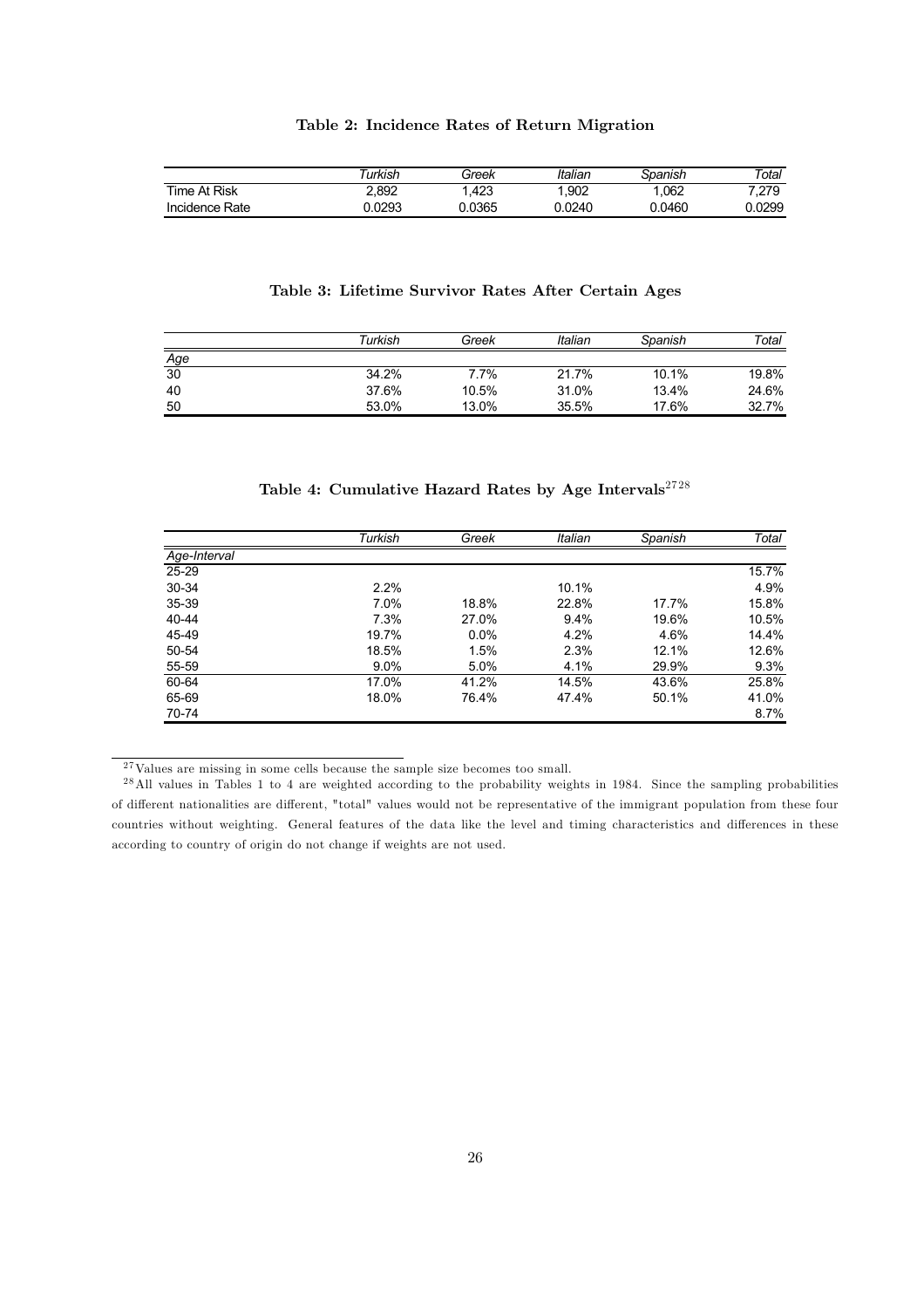## Table 5: Estimation Results I: Human Capital Accumulation Framework

| <b>Waiting Time Concept = Duration of Residence</b> |           |           |                 |               |  |
|-----------------------------------------------------|-----------|-----------|-----------------|---------------|--|
| Specification 1                                     |           |           |                 |               |  |
|                                                     | Turkish a | Greek     | Italian         | Spanish b     |  |
| Wage Ratio                                          | 1.1958    | $-7.1260$ | 2.6991          | 16.3465       |  |
|                                                     | 1.9074    | 5.5043    | 5.7658          | 7.3848 **     |  |
| Experience                                          | 0.0059    | $-0.0383$ | $-0.1300$       | $-0.2539$     |  |
|                                                     | 0.0697    | 0.0913    | 0.0964          | $0.0729$ ***  |  |
| Specification 2                                     |           |           |                 |               |  |
|                                                     | Turkish a | Greek     | Italian         | Spanish b     |  |
| Wage Ratio                                          | 1.1953    | $-7.0625$ | 3.2303          | 16.0038       |  |
|                                                     | 1.9032    | 5.5794    | 5.9006          | $7.4014$ **   |  |
| Log Experience                                      | 0.0928    | $-0.4814$ | $-2.4626$       | $-4.0083$     |  |
|                                                     | 0.9710    | 1.9350    | 1.1164<br>$***$ | ***<br>1.4731 |  |

| <b>Waiting Time Concept = Age</b> |           |            |               |              |  |
|-----------------------------------|-----------|------------|---------------|--------------|--|
| Specification 1                   |           |            |               |              |  |
|                                   | Turkish   | Greek      | Italian       | Spanish b    |  |
| Wage Ratio                        | 0.6071    | $-10.3640$ | 2.8246        | 15.0152      |  |
|                                   | 1.6478    | $6.2825*$  | 5.0112        | $6.9514$ **  |  |
| Experience                        | $-0.0343$ | $-0.0254$  | $-0.1157$     | $-0.2621$    |  |
|                                   | 0.0743    | 0.0899     | 0.0788        | $0.0792$ *** |  |
| Specification 2                   |           |            |               |              |  |
|                                   | Turkish   | Greek c    | Italian       | Spanish b    |  |
| Wage Ratio                        | 0.6120    | $-7.4748$  | 2.9622        | 13.6595      |  |
|                                   | 1.6448    | 4.7727     | 4.7680        | 6.9567 **    |  |
| Log Experience                    | $-0.2690$ | 4.5016     | $-2.4567$     | $-3.6292$    |  |
|                                   | 0.9747    | 2.3363 *   | ***<br>0.7555 | 1.9580 *     |  |

a : Stratified according to marriage status at entry.

b : Stratified according to high school completion.

c : Log of experience fails the proportinality assumption at 5 percent level.

\* Significance level at 10 percent ; \*\* at 5 percent, \*\*\* at 1 percent.

All specifications also include controls for age at entry (only when waiting time is duration of residence), duration of residence (only when waiting time is age), marriage status at entry, schooling level, unemployment status as well as its age interaction, unemployment spell length and 1984 dummy only for Turkish immigrants.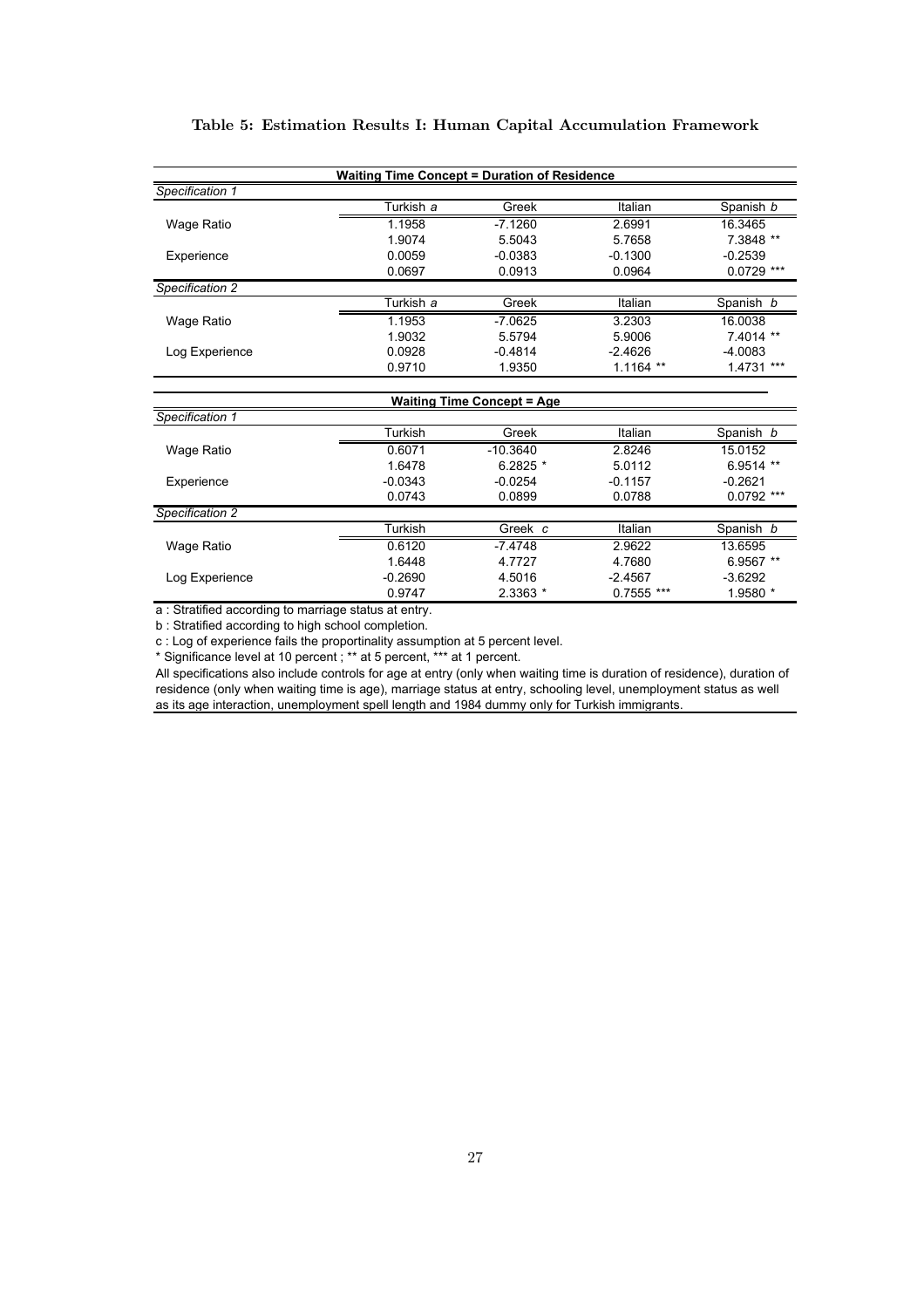|                                                    | AGES 18+    |                                      | AGES 18-59 |                                      |  |
|----------------------------------------------------|-------------|--------------------------------------|------------|--------------------------------------|--|
|                                                    |             | <b>Baseline Hazard Specification</b> |            | <b>Baseline Hazard Specification</b> |  |
|                                                    | Duration    | Age                                  | Duration   | Age                                  |  |
| <b>Time-Invariant Variables</b>                    |             |                                      |            |                                      |  |
| Age at Entry                                       | 0.0705      |                                      | 0.0334     |                                      |  |
|                                                    | $0.0149***$ |                                      | 0.0260     |                                      |  |
| <b>High School</b>                                 | $-0.0398$   | $-0.0966$                            | $-0.1081$  | $-0.1124$                            |  |
|                                                    | 0.1938      | 0.1953                               | 0.2479     | 0.2447                               |  |
| College                                            | 0.6217      | 0.5212                               | $-0.1488$  | 0.2660                               |  |
|                                                    | $0.3770*$   | 0.3641                               | 0.6659     | 0.4678                               |  |
| Greek                                              | 0.6023      | 0.4449                               |            |                                      |  |
|                                                    | $0.2111***$ | $0.2431*$                            |            |                                      |  |
| Italian                                            | $-0.2674$   | $-0.3664$                            |            |                                      |  |
|                                                    | 0.2375      | 0.2488                               |            |                                      |  |
| Spanish                                            | 0.9737      | 0.9551                               |            |                                      |  |
|                                                    | 0.2054***   | 0.2129***                            |            |                                      |  |
| 1984 * Turkish                                     | 1.2115      | 1.1104                               | 0.5411     | 0.8518                               |  |
|                                                    | 0.3428***   | 0.3345***                            | 0.4053     | $0.3541**$                           |  |
| <b>Time-Varying Variables</b><br>Income Difference | $-2.0994$   | $-2.0040$                            | $-3.2501$  | $-1.5997$                            |  |
|                                                    | 0.4977***   | 0.5543***                            | 0.9936***  |                                      |  |
| Age * Income Difference                            | 0.0293      | 0.0271                               | 0.0524     | 1.2543<br>0.0186                     |  |
|                                                    | 0.0083***   | 0.0094***                            | 0.0194***  | 0.0255                               |  |
| <b>Savings Potential</b>                           | 0.0947      | 0.0138                               | $-0.4642$  | $-0.3140$                            |  |
|                                                    | 0.2342      | 0.2965                               | 0.3895     | 0.7939                               |  |
| Age * Savings Potential                            | 0.0012      | 0.0039                               | 0.0286     | 0.0186                               |  |
|                                                    | 0.0083      | 0.0108                               | $0.0153*$  | 0.0337                               |  |
| Age Squared * Savings Potential                    | 0.0000      | $-0.0001$                            | $-0.0004$  | $-0.0002$                            |  |
|                                                    | 0.0001      | 0.0001                               | $0.0002**$ | 0.0004                               |  |
| Qualified to Retire                                | 0.8600      | 0.1911                               |            |                                      |  |
|                                                    | 0.2694***   | 0.3539                               |            |                                      |  |
| Greek * Qualified to Retire                        |             | 0.4394                               |            |                                      |  |
|                                                    |             | 0.3371                               |            |                                      |  |
| <b>Years Qualified</b>                             | $-0.1406$   | -0.0426                              |            |                                      |  |
|                                                    | $0.0775*$   | 0.1053                               |            |                                      |  |
| <b>Years of Residence</b>                          |             | $-0.2378$                            |            | $-0.1354$                            |  |
|                                                    |             | $0.0514***$                          |            | $0.0801*$                            |  |
| Years of Residence Squared                         |             | 0.0038                               |            | 0.0011                               |  |
|                                                    |             | $0.0011***$                          |            | 0.0022                               |  |
| Unemployed                                         |             |                                      | 1.4687     | 3.2363                               |  |
|                                                    |             |                                      | 1.4120     | 1.6332**                             |  |
| Age * Unemployed                                   |             |                                      | $-0.0085$  | $-0.0454$                            |  |
|                                                    |             |                                      | 0.0300     | 0.0341                               |  |
| Unemployment Spell Length                          |             |                                      | $-0.5300$  | $-0.6353$                            |  |
|                                                    |             |                                      | $0.2133**$ | $0.2654**$                           |  |
| Log likelihood                                     |             |                                      |            |                                      |  |
| w/ year dummies                                    | $-996.6$    | $-931.9$                             | $-461.5$   | $-442.5$                             |  |
| w/ all covariates                                  | $-929.8$    | $-895.0$                             | $-432.6$   | $-418.9$                             |  |
| <b>LR Statistic</b>                                | 133.6       | 73.9                                 | 57.8       | 47.2                                 |  |
| Number of Covariates                               | 14          | 16                                   | 12         | 13                                   |  |
| Number of Subjects                                 |             | 824                                  |            | 794                                  |  |
| Number of Failures                                 |             | 215                                  |            | 140                                  |  |
| Time at Risk                                       |             | 7279                                 |            | 6226                                 |  |

## Table 6: Estimation Results II: Savings Accumulation Framework

Time dummies are included in all regressions. Ages 18+ sample is stratified according to marriage status at entry; ages 18-59 sample is stratified according to both marriage status at entry and country of origin. "Qualified to Retire" is interacted with Greek dummy in the second column because otherwise the proportionality assumption for Greek fails at 5 percent level. Significance at 10 percent level (\*), at 5 percent level (\*\*), at 1 percent level (\*\*\*).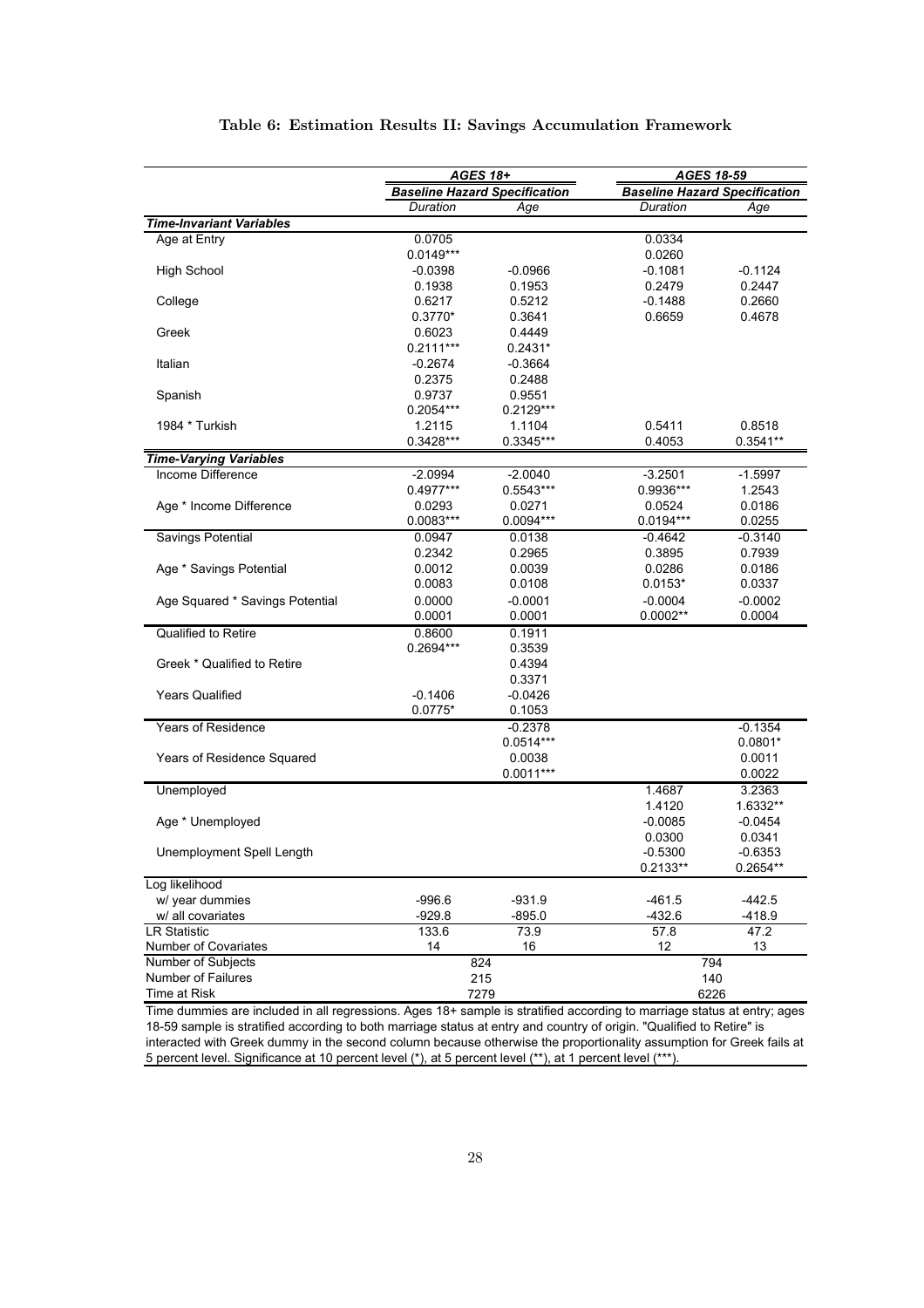|                                 | <b>Baseline Hazard Specification</b> |           |                 |                     | <b>Baseline Hazard Specification</b> |              |
|---------------------------------|--------------------------------------|-----------|-----------------|---------------------|--------------------------------------|--------------|
|                                 | <b>Duration of Residence</b>         |           |                 | Age                 |                                      |              |
|                                 | <b>Hazard Ratio</b>                  | Coeff     | SE              | <b>Hazard Ratio</b> | Coeff                                | SE           |
| <b>Savings Potential at PPP</b> |                                      |           |                 |                     |                                      |              |
| $Age = 20$                      | 1.106                                | 0.1008    | 0.1020          | 1.068               | 0.0662                               | 0.1242       |
| Age= $30$                       | 1.094                                | 0.0903    | 0.0591          | 1.075               | 0.0726                               | 0.0685       |
| Age= $32$                       | 1.091                                | 0.0871    | $0.0524$ *      | 1.075               | 0.0722                               | 0.0599       |
| Age= $37$                       | 1.081                                | 0.0775    | $0.0384$ **     | 1.072               | 0.0691                               | 0.0423       |
| Age= $38$                       | 1.078                                | 0.0753    | $0.0361**$      | 1.070               | 0.0681                               | $0.0395*$    |
| Age=41                          | 1.071                                | 0.0681    | $0.0300**$      | 1.066               | 0.0643                               | $0.0322**$   |
| Age= $45$                       | 1.059                                | 0.0574    | $0.0238**$      | 1.059               | 0.0573                               | $0.0254$ **  |
| Age= $50$                       | 1.043                                | 0.0419    | $0.0184$ **     | 1.047               | 0.0456                               | $0.0204$ **  |
| Age= $53$                       | 1.032                                | 0.0315    | $0.0161**$      | 1.038               | 0.0370                               | $0.0182**$   |
| Age=54                          | 1.028                                | 0.0279    | $0.0154*$       | 1.034               | 0.0338                               | $0.0176*$    |
| Age= $56$                       | 1.020                                | 0.0203    | 0.0143          | 1.028               | 0.0272                               | $0.0163$ *   |
| Age= $60$                       | 1.004                                | 0.0041    | 0.0131          | 1.012               | 0.0122                               | 0.0144       |
| Age= $70$                       | 0.958                                | $-0.0428$ | 0.0241          | 0.966               | $-0.0343$                            | 0.0261       |
| <b>Earnings Difference</b>      |                                      |           |                 |                     |                                      |              |
| Age= $25$                       | 0.255                                | $-1.3679$ | $0.2987***$     | 0.265               | $-1.3266$                            | 0.3297 ***   |
| $Age = 35$                      | 0.341                                | $-1.0753$ | $0.2239$ ***    | 0.348               | $-1.0557$                            | $0.2449$ *** |
| Age= $45$                       | 0.457                                | $-0.7827$ | $***$<br>0.1578 | 0.456               | $-0.7847$                            | $0.1697$ *** |
| Age= $55$                       | 0.613                                | $-0.4901$ | $0.1163$ ***    | 0.598               | $-0.5137$                            | $0.1231$ *** |
| Age= $65$                       | 0.821                                | $-0.1975$ | 0.1266          | 0.784               | $-0.2428$                            | $0.1231 *$   |
| <b>Qualifed to Retire</b>       |                                      |           |                 |                     |                                      |              |
| Years Qualified=0               | 2.363                                | 0.8600    | $0.2694$ ***    | 1.211               | 0.1911                               | 0.3539       |
| Years Qualified=1               | 2.053                                | 0.7194    | $0.2802$ ***    | 1.160               | 0.1484                               | 0.3552       |
| Years Qualified=2               | 1.784                                | 0.5788    | $0.3105*$       | 1.112               | 0.1058                               | 0.3863       |
| Years Qualified=3               | 1.550                                | 0.4382    | 0.3555          | 1.065               | 0.0632                               | 0.4410       |
| Years Qualified=5               | 1.170                                | 0.1570    | 0.4714          | 0.978               | $-0.0221$                            | 0.5930       |
| Years Qualified=10              | 0.579                                | $-0.5460$ | 0.8197          | 0.790               | $-0.2353$                            | 1.0643       |

## Table 7: Joint Significance of Time-Varying Variables

\* Significance at 10 percent; \*\* Significance at 5 percent, \*\*\* Significance at 1 percent

Savings Potential at ppp is divided by 100,000 and income difference is divided by 10,000.

When the baseline hazard specification is age, the above numbers for qualification for retirement is for non-Greek immigrants only.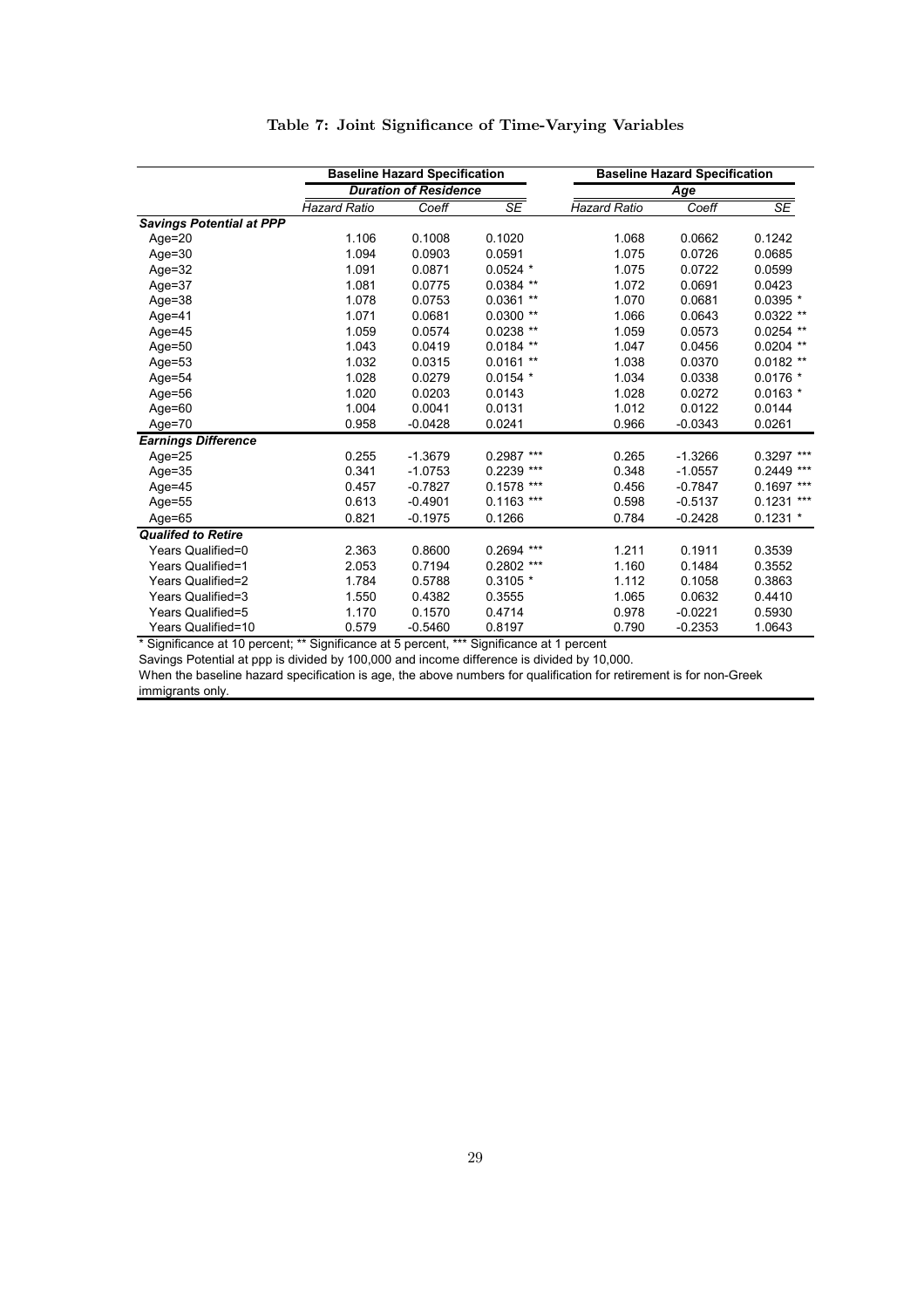Table 8: Impact of a 10 Percent Increase in German Wages on Hazard Rates

|           |                      | Age at Entry = 20, Turkish        |                     |
|-----------|----------------------|-----------------------------------|---------------------|
|           | <b>Income Effect</b> | Substitution Eff.                 | <b>Total Effect</b> |
| Age= $30$ | 1.050                | 0.521                             | 0.547               |
| Age= $35$ | 1.072                | 0.560                             | 0.601               |
| Age= $40$ | 1.092                | 0.605                             | 0.660               |
| Age= $45$ | 1.104                | 0.654                             | 0.722               |
| Age= $50$ | 1.095                | 0.709                             | 0.776               |
| Age=55    | 1.066                | 0.775                             | 0.826               |
| Age= $60$ | 1.013                | 0.854                             | 0.865               |
|           |                      |                                   |                     |
|           |                      | <u>Age at Entry = 20, Italian</u> |                     |
|           | Income Effect        | Substitution Eff.                 | <b>Total Effect</b> |
| Age= $30$ | 1.024                | 0.521                             | 0.533               |
| Age= $35$ | 1.035                | 0.560                             | 0.580               |
| Age= $40$ | 1.044                | 0.605                             | 0.632               |
| Age= $45$ | 1.050                | 0.654                             | 0.687               |
| Age= $50$ | 1.046                | 0.709                             | 0.741               |
| Age= $55$ | 1.032                | 0.775                             | 0.800               |
| Age= $60$ | 1.006                | 0.854                             | 0.860               |
|           |                      | Age at Entry = 40, Turkish        |                     |
|           | Income Effect        | Substitution Eff.                 | <b>Total Effect</b> |
| Age= $45$ | 1.020                | 0.657                             | 0.670               |
| Age= $50$ | 1.031                | 0.714                             | 0.736               |
| Age=55    | 1.028                | 0.785                             | 0.807               |
| Age= $60$ | 1.006                | 0.865                             | 0.871               |
|           |                      |                                   |                     |
|           |                      | Age at Entry = 40, Italian        |                     |
|           | Income Effect        | Substitution Eff.                 | <b>Total Effect</b> |
| Age= $45$ | 1.010                | 0.641                             | 0.647               |
| Age= $50$ | 1.016                | 0.699                             | 0.711               |
| Age= $55$ | 1.015                | 0.775                             | 0.787               |
| Age= $60$ | 1.003                | 0.854                             | 0.857               |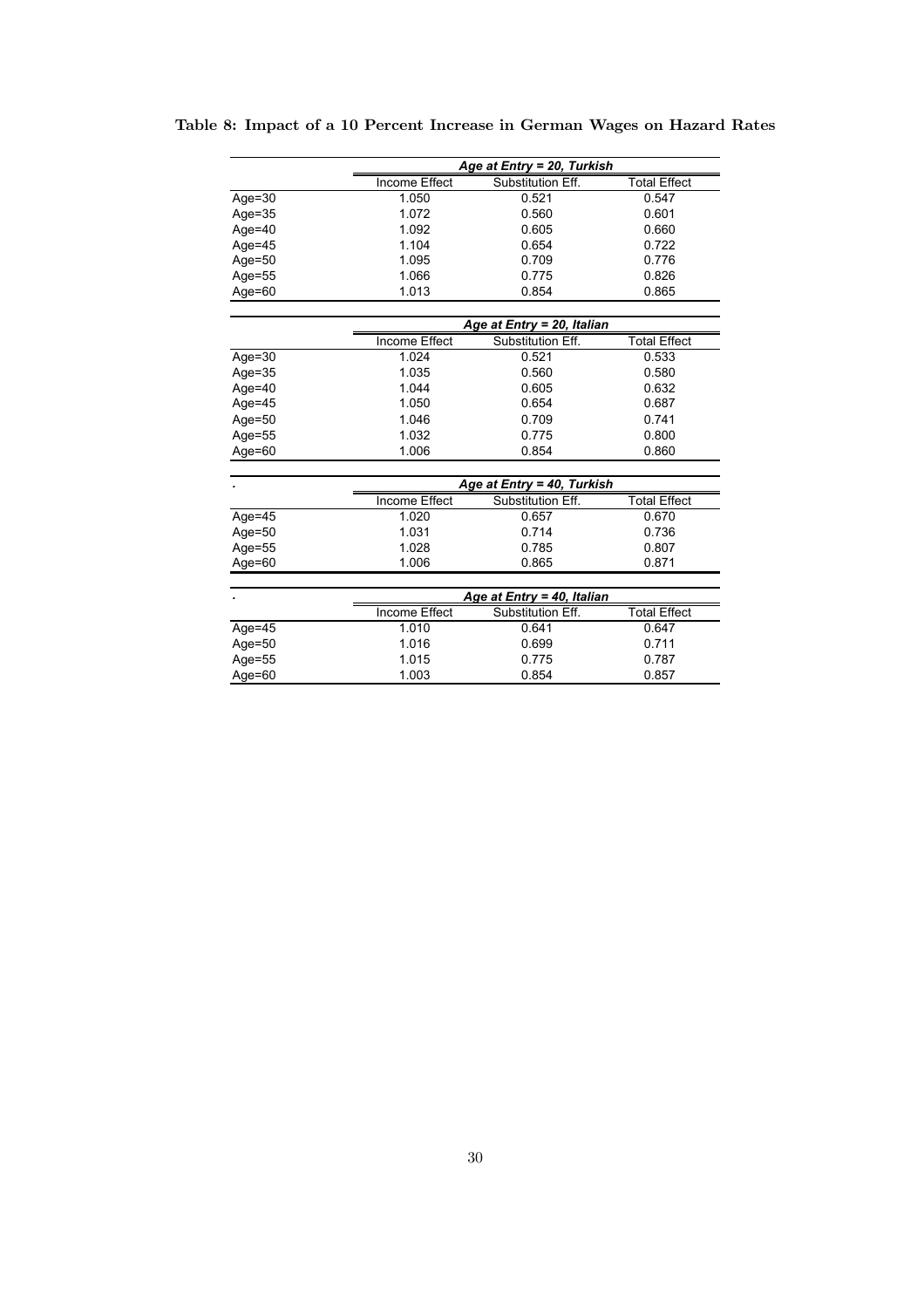|                        |                     | <b>Baseline Hazard Specification</b> |              | <b>Baseline Hazard Specification</b> |                        |                          |
|------------------------|---------------------|--------------------------------------|--------------|--------------------------------------|------------------------|--------------------------|
|                        |                     | <b>Duration of Residence</b>         |              |                                      | <u>Age</u>             |                          |
|                        | <b>Hazard Ratio</b> | Coeff                                | <b>SE</b>    | <b>Hazard Ratio</b>                  | Coeff                  | $\overline{\mathsf{SE}}$ |
| <b>Spell Length=0</b>  |                     |                                      |              |                                      |                        |                          |
| Age= $20$              | 3.667               | 1.2993                               | 0.8253       | 10.261                               | 2.3283                 | $0.9618**$               |
| Age=25                 | 3.515               | 1.2570                               | $0.6821 *$   | 8.177                                | 2.1013                 | 0.7968 ***               |
| $Age = 30$             | 3.369               | 1.2146                               | 0.5426 **    | 6.517                                | 1.8743                 | $0.6347$ ***             |
| Age= $40$              | 3.096               | 1.1300                               | 0.2959 ***   | 4.139                                | 1.4204                 | $0.3367$ ***             |
| Age= $50$              | 2.844               | 1.0453                               | $0.2459$ *** | 2.628                                | 0.9664                 | $0.2374$ ***             |
| Age=55                 | 2.726               | 1.0030                               | 0.3382 ***   | 2.095                                | 0.7394                 | 0.3393 **                |
| Age= $60$              | 2.613               | 0.9606                               | $0.4617**$   | 1.669                                | 0.5124                 | 0.4817                   |
| <b>Spell Length=1</b>  |                     |                                      |              |                                      |                        |                          |
| Age=20                 | 2.158               | 0.7693                               | 0.9105       | 5.436                                | 1.6930                 | 1.0266 *                 |
| Age= $30$              | 1.983               | 0.6847                               | 0.6274       | 3.452                                | 1.2390                 | $0.7058 *$               |
| Age= $40$              | 1.822               | 0.6000                               | 0.3714       | 2.193                                | 0.7851                 | $0.4183 *$               |
| Age= $45$              | 1.747               | 0.5576                               | $0.2784$ **  | 1.747                                | 0.5581                 | $0.3172*$                |
| Age=50                 | 1.674               | 0.5153                               | $0.2490**$   | 1.392                                | 0.3311                 | 0.2905                   |
| Age=55                 | 1.605               | 0.4730                               | 0.3024       | 1.110                                | 0.1041                 | 0.3555                   |
| Age= $60$              | 1.538               | 0.4306                               | 0.4073       | 0.884                                | $-0.1229$              | 0.4759                   |
| <b>Spell Length=2</b>  |                     |                                      |              |                                      |                        |                          |
| Age=20                 | 1.270               | 0.2394                               | 1.0335       | 2.880                                | 1.0577                 | 1.1504                   |
| Age= $30$              | 1.167               | 0.1547                               | 0.7641       | 1.829                                | 0.6037                 | 0.8568                   |
| Age=40                 | 1.073               | 0.0700                               | 0.5285       | 1.162                                | 0.1498                 | 0.6144                   |
| Age=50                 | 0.985               | $-0.0147$                            | 0.3931       | 0.738                                | $-0.3042$              | 0.5033                   |
| Age= $60$              | 0.905               | $-0.0993$                            | 0.4578       | 0.469                                | $-0.7582$              | 0.6015                   |
| <b>Spell Length=3</b>  |                     |                                      |              |                                      |                        |                          |
|                        | 0.687               | $-0.3753$                            | 0.9301       | 0.969                                | $-0.0316$              | 1.0541                   |
| $Age = 30$<br>Age=40   | 0.631               | $-0.4600$                            | 0.7153       | 0.615                                | $-0.4855$              | 0.8491                   |
|                        | 0.580               | $-0.5447$                            | 0.5815       | 0.391                                | $-0.9395$              | 0.7505                   |
| Age= $50$              |                     |                                      | 0.5646       |                                      |                        |                          |
| Age=55<br>Age=60       | 0.556<br>0.533      | $-0.5870$<br>$-0.6293$               | 0.5868       | 0.311<br>0.248                       | $-1.1665$<br>$-1.3935$ | 0.7560<br>0.7988 *       |
|                        |                     |                                      |              |                                      |                        |                          |
| <b>Spell Length=4</b>  |                     |                                      |              |                                      |                        |                          |
| $Age = 30$             | 0.404               | $-0.9053$                            | 1.1124       | 0.513                                | $-0.6669$              | 1.2764                   |
| Age= $40$              | 0.372               | $-0.9900$                            | 0.9139       | 0.326                                | $-1.1208$              | 1.0978                   |
| Age=50                 | 0.341               | $-1.0746$                            | 0.7828       | 0.207                                | $-1.5748$              | 1.0070                   |
| Age= $55$              | 0.327               | $-1.1170$                            | 0.7543       | 0.165                                | $-1.8018$              | 1.0028 *                 |
| Age= $60$              | 0.314               | $-1.1593$                            | 0.7551       | 0.131                                | $-2.0288$              | 1.0273 **                |
| <b>Spell Length=6</b>  |                     |                                      |              |                                      |                        |                          |
| $Age = 30$             | 0.140               | $-1.9653$                            | 1.5017       | 0.144                                | $-1.9375$              | 1.7572                   |
| Age= $40$              | 0.129               | $-2.0499$                            | 1.3248       | 0.091                                | $-2.3914$              | 1.6114                   |
| Age= $45$              | 0.123               | $-2.0923$                            | 1.2541 *     | 0.073                                | $-2.6184$              | 1.5615 *                 |
| Age= $50$              | 0.118               | $-2.1346$                            | 1.1980 *     | 0.058                                | $-2.8454$              | 1.5291 *                 |
| Age= $55$              | 0.113               | $-2.1769$                            | 1.1587 *     | 0.046                                | $-3.0724$              | $1.5153**$               |
| Age=60                 | 0.109               | $-2.2193$                            | 1.1379 *     | 0.037                                | $-3.2994$              | 1.5206 **                |
| Spell Length=8         |                     |                                      |              |                                      |                        |                          |
| Age= $30$              | 0.049               | $-3.0252$                            | 1.9071       | 0.040                                | $-3.2081$              | 2.2605                   |
| Age=40                 | 0.045               | $-3.1099$                            | $1.7434*$    | 0.026                                | $-3.6620$              | 2.1335 *                 |
| Age=45                 | 0.043               | $-3.1522$                            | 1.6757 *     | 0.020                                | $-3.8890$              | 2.0880 *                 |
| Age= $50$              | 0.041               | $-3.1946$                            | 1.6191 **    | 0.016                                | $-4.1160$              | 2.0557 **                |
| Age=55                 | 0.039               | $-3.2369$                            | 1.5748 **    | 0.013                                | $-4.3430$              | 2.0373 **                |
| Age= $60$              | 0.038               | $-3.2793$                            | 1.5439 **    | 0.010                                | $-4.5700$              | 2.0330 **                |
| <b>Spell Length=10</b> |                     |                                      |              |                                      |                        |                          |
| Age= $30$              | 0.017               | $-4.0852$                            | 2.3201 *     | 0.011                                | $-4.4787$              | 2.7741                   |
| Age= $40$              | 0.015               | $-4.1699$                            | $2.1651*$    | 0.007                                | -4.9327                | 2.6590 *                 |
| Age=45                 | 0.015               | $-4.2122$                            | 2.0994 **    | 0.006                                | $-5.1596$              | 2.6163 **                |
| Age= $50$              | 0.014               | $-4.2545$                            | 2.0426 **    | 0.005                                | $-5.3866$              | 2.5841 **                |
| Age= $55$              | 0.014               | $-4.2969$                            | 1.9955 **    | 0.004                                | $-5.6136$              | 2.5629 **                |
| Age=60                 | 0.013               | $-4.3392$                            | 1.9587 **    | 0.003                                | $-5.8406$              | 2.5529 **                |

# Table 9: Effect of Unemployment on Return Migration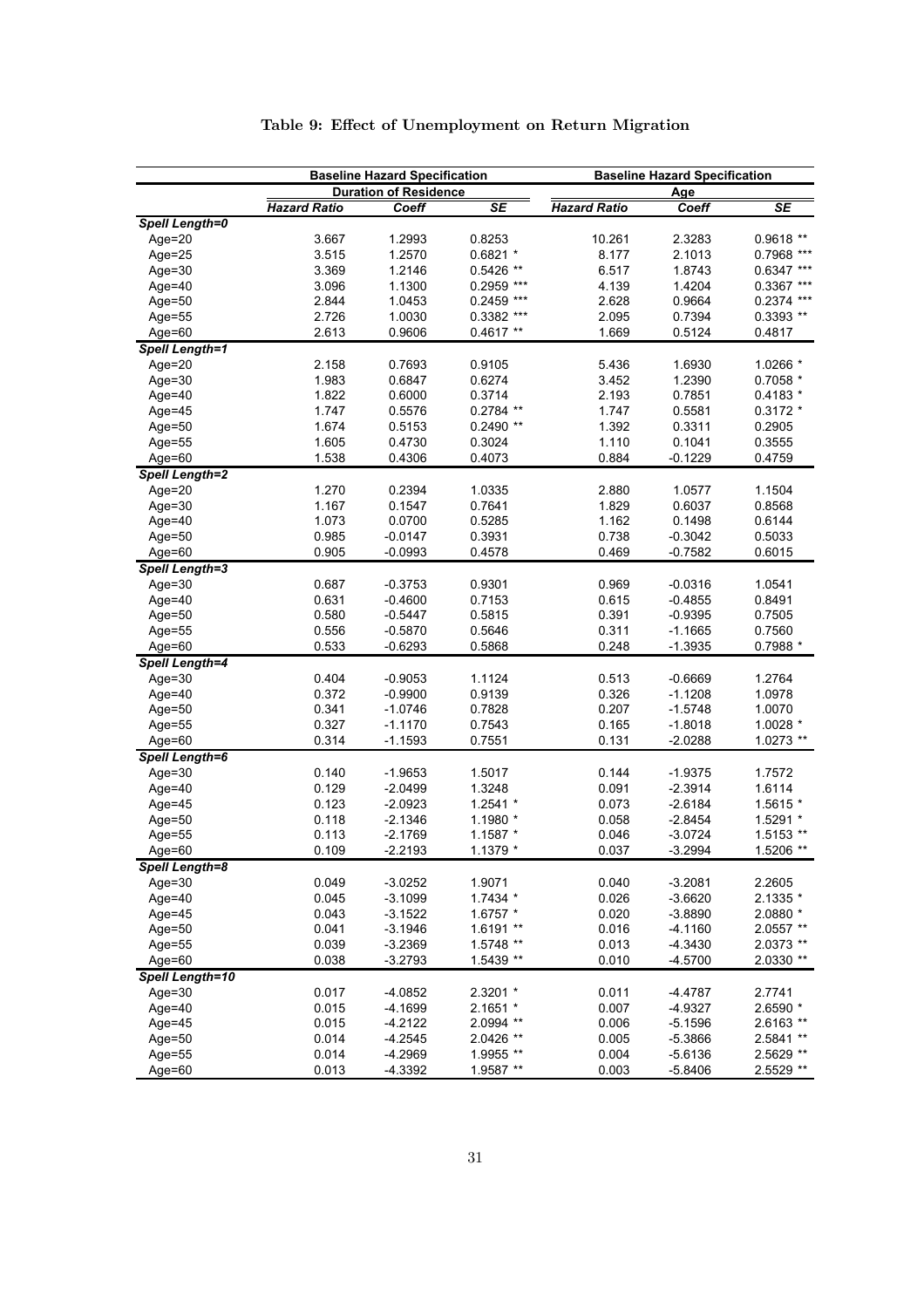| <b>Length of Unemployment</b> |         |                   |
|-------------------------------|---------|-------------------|
| Spell (Years)                 | Percent | <b>Cumulative</b> |
|                               | 42.49   | 42.49             |
| 1                             | 21.68   | 64.16             |
| 2                             | 14.31   | 78.47             |
| 3                             | 8.38    | 86.85             |
| 4                             | 5.78    | 92.63             |
| 5                             | 3.18    | 95.81             |
| 6                             | 1.73    | 97.54             |
| 7                             | 1.16    | 98.70             |
| 8                             | 0.29    | 98.99             |
| 9                             | 0.14    | 99.13             |
| 10                            | 0.14    | 99.28             |
| 11                            | 0.14    | 99.42             |
| 12                            | 0.14    | 99.57             |
| 13                            | 0.14    | 99.71             |
| 14                            | 0.14    | 99.86             |
| 15                            | 0.14    | 100.00            |

Table 10: Distribution of the Length of Unemployment Spells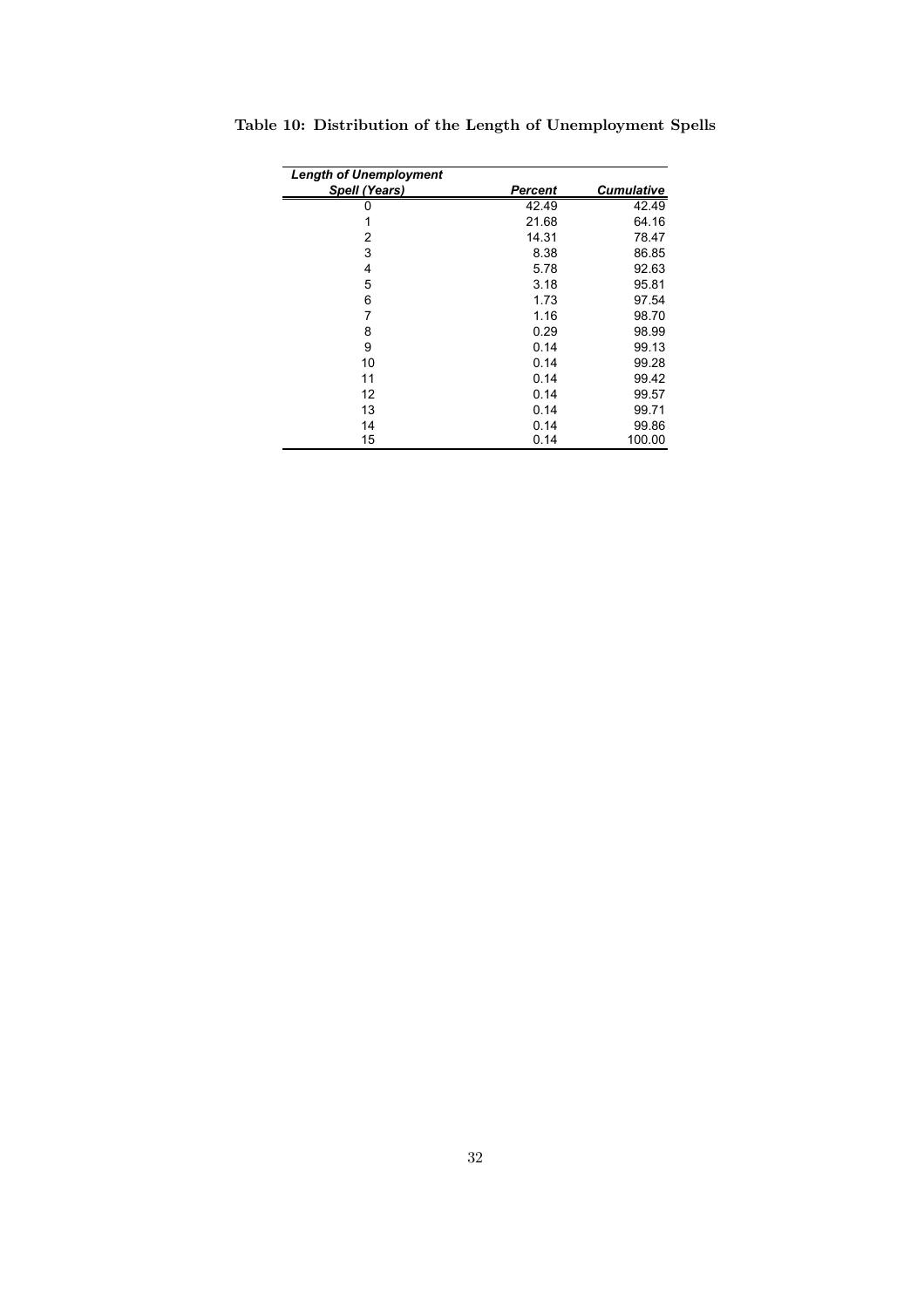

Figure 1: Purchasing Power Parity with Germany

Figure 2: Expected Wage in Manufacturing as a Fraction of German Expected Wage (at PPP)